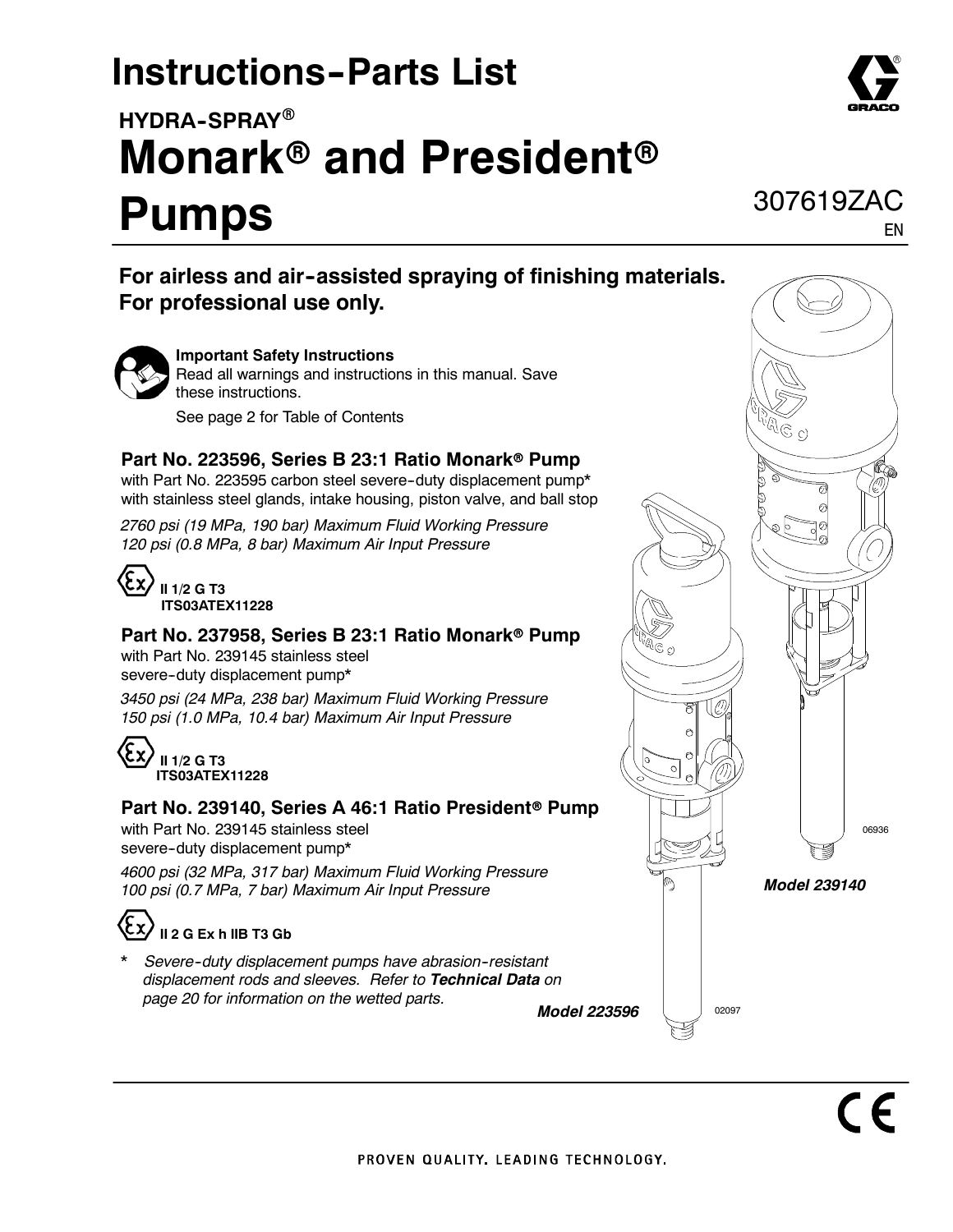# **Table of Contents**

| Service                                 |
|-----------------------------------------|
| Disconnecting the Displacement Pump  11 |
| Reconnecting the Displacement Pump  11  |
| Displacement Pump Service  12           |
|                                         |

| Conversion Kits  18         |  |
|-----------------------------|--|
|                             |  |
| Mounting Hole Layout  19    |  |
|                             |  |
| Graco Standard Warranty  24 |  |
| Graco Information  24       |  |
|                             |  |

# **WARNING**



### **EQUIPMENT MISUSE HAZARD**

Equipment misuse can cause the equipment to rupture or malfunction and result in serious injury.

- This equipment is for professional use only.
- Read all instruction manuals, tags, and labels before operating the equipment.
- Use the equipment only for its intended purpose. If you are uncertain about usage, call your Graco distributor.
- $\bullet$  Do not alter or modify this equipment. Use only genuine Graco parts and accessories.
- Check equipment daily. Repair or replace worn or damaged parts immediately.
- Do not exceed the maximum working pressure of the lowest rated system component. Refer to the **Technical Data** on page 20 for the maximum working pressure of this equipment.
- Use fluids and solvents which are compatible with the equipment wetted parts. Refer to the Tech**nical Data** section of all equipment manuals. Read the fluid and solvent manufacturer's warnings.
- Do not use hoses to pull equipment.
- Route hoses away from traffic areas, sharp edges, moving parts, and hot surfaces. Do not expose Graco hoses to temperatures above 180°F (82°C) or below -40°F (-40°C).
- $\bullet$  Wear hearing protection when operating this equipment.
- Do not lift pressurized equipment.
- Comply with all applicable local, state, and national fire, electrical, and safety regulations.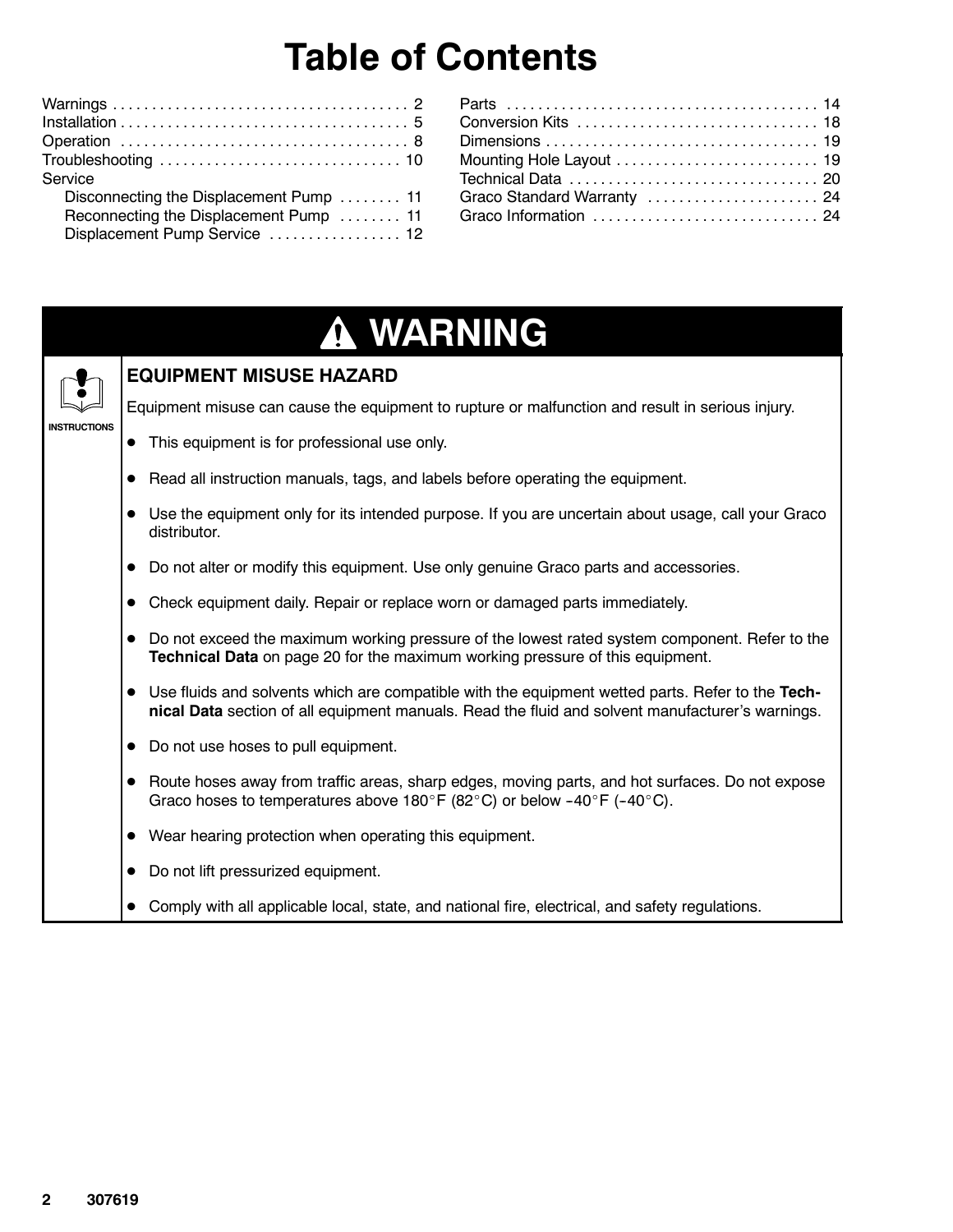### **WARNING**  $\bf \Phi$

### **SKIN INJECTION HAZARD**

Spray from the gun, hose leaks, or ruptured components can inject fluid into your body and cause extremely serious injury, including the need for amputation. Fluid splashed in the eyes or on the skin can also cause serious injury.

| • Fluid injected into the skin might look like just a cut, but it is a serious injury. Get immediate |  |
|------------------------------------------------------------------------------------------------------|--|
| surgical treatment.                                                                                  |  |

| • Do not point the gun at anyone or at any part of the body. |  |  |
|--------------------------------------------------------------|--|--|
|                                                              |  |  |

- Do not put your hand or fingers over the spray tip.
- Do not stop or deflect leaks with your hand, body, glove or rag.
- Do not "blow back" fluid; this is not an air spray system.
- Always have the tip guard and the trigger guard on the gun when spraying.
- $\bullet$  Check the gun diffuser operation weekly. Refer to the gun manual.
- Be sure the gun trigger safety operates before spraying.
- $\bullet$  Lock the gun trigger safety when you stop spraying.
- **•** Follow the **Pressure Relief Procedure** on page 8 whenever you: are instructed to relieve pressure; stop spraying; clean, check, or service the equipment; and install or clean the spray tip.
- **•** Tighten all fluid connections before operating the equipment.
- Check the hoses, tubes, and couplings daily. Replace worn, damaged, or loose parts immediately. Permanently coupled hoses cannot be repaired; replace the entire hose.
- Use only Graco approved hoses. Do not remove any spring guard that is used to help protect the hose from rupture caused by kinks or bends near the couplings.

| <b>MOVING PARTS HAZARD</b> |  |
|----------------------------|--|
|----------------------------|--|

Moving parts, such as the air motor piston, can pinch or amputate your fingers.

- Keep clear of all moving parts when starting or operating the pump.
- **•** Before servicing the equipment, follow the **Pressure Relief Procedure** on page 8 to prevent the equipment from starting unexpectedly.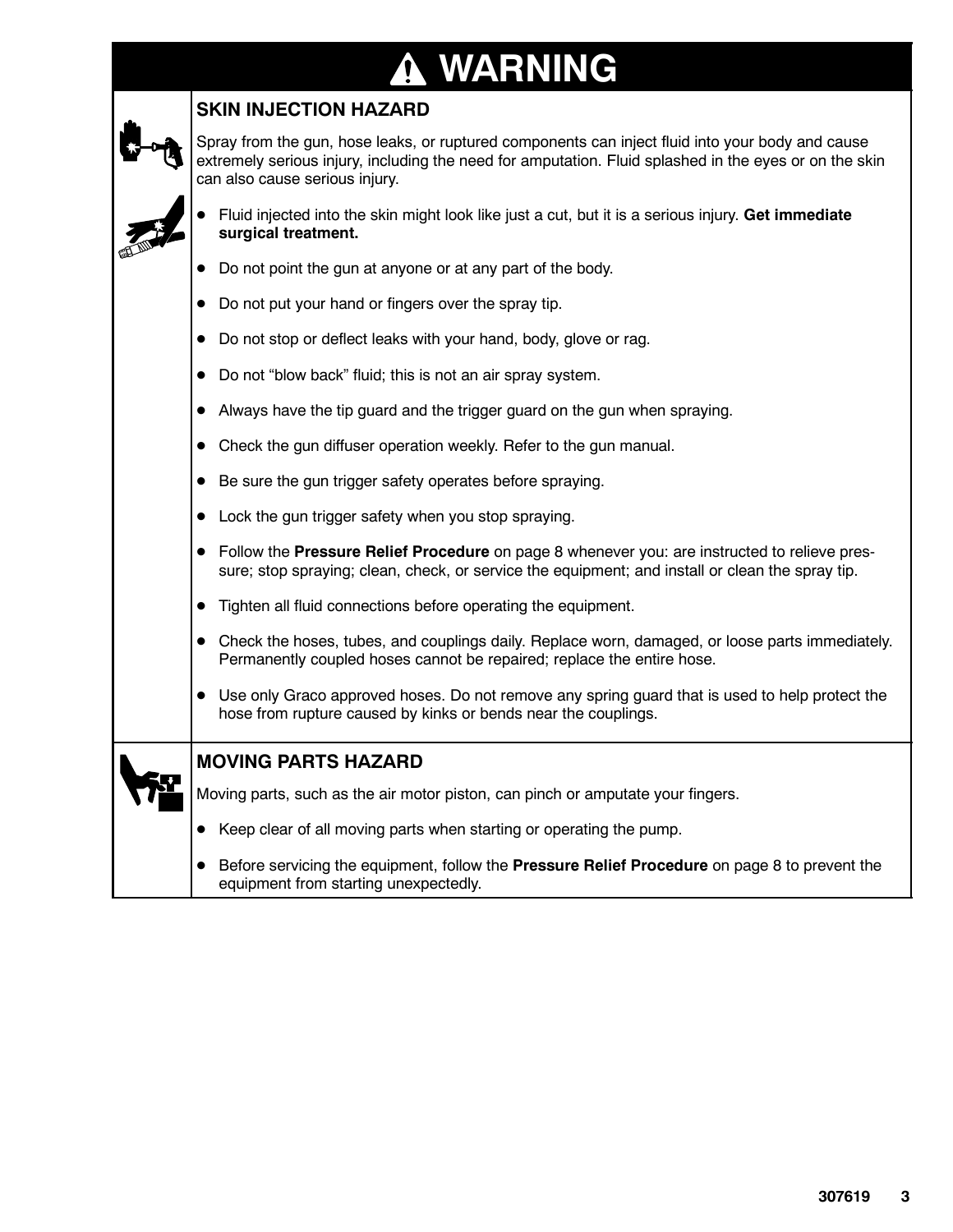### **WARNING**  $\bf \Phi$



### **FIRE AND EXPLOSION HAZARD**

Improper grounding, poor ventilation, open flames or sparks can cause a hazardous condition and result in a fire or explosion and serious injury.

- **•** Ground the equipment and the object being sprayed. Refer to Grounding on page 5.
- If there is any static sparking or you feel an electric shock while using this equipment, stop spray**ing immediately.** Do not use the equipment until you identify and correct the problem.
- Provide fresh air ventilation to avoid the buildup of flammable fumes from solvents or the fluid being sprayed.
- Keep the spray area free of debris, including solvent, rags, and gasoline.
- Electrically disconnect all equipment in the spray area.
- Extinguish all open flames or pilot lights in the spray area.
- $\bullet$  Do not smoke in the spray area.
- $\bullet$  Do not turn on or off any light switch in the spray area while operating or if fumes are present.
- 

|  | Do not operate a gasoline engine in the spray area.<br>$\bullet$                                                                     |
|--|--------------------------------------------------------------------------------------------------------------------------------------|
|  | <b>TOXIC FLUID HAZARD</b>                                                                                                            |
|  | Hazardous fluid or toxic fumes can cause serious injury or death if splashed in the eyes or on the skin,<br>inhaled, or swallowed.   |
|  | Know the specific hazards of the fluid you are using.                                                                                |
|  | Store hazardous fluid in an approved container. Dispose of hazardous fluid according to all local,<br>state and national guidelines. |
|  | Always wear protective eyewear, gloves, clothing and respirator as recommended by the fluid and<br>solvent manufacturer.             |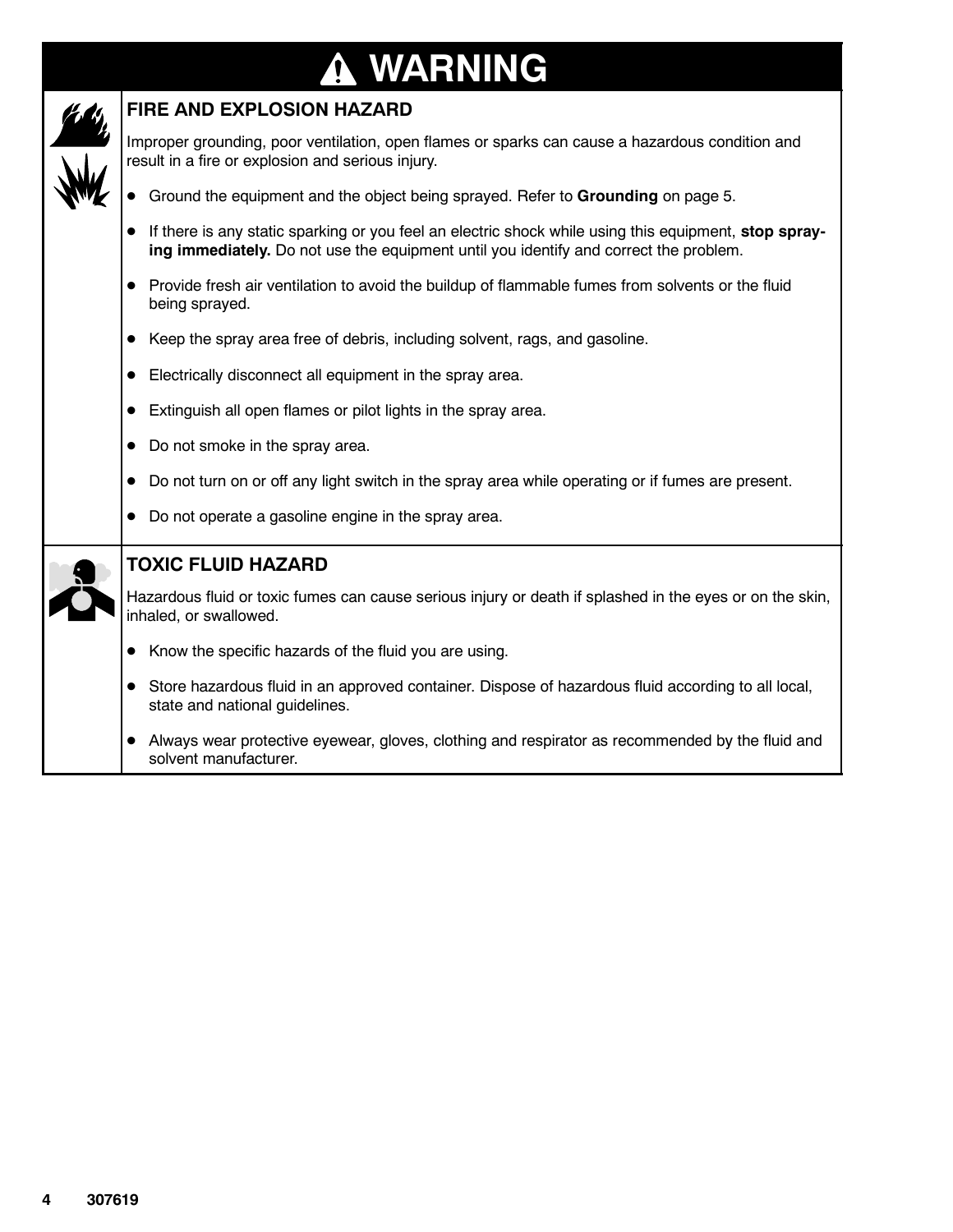# **Installation**

### **NOTES:**

- Reference numbers and letters in parentheses in the text refer to the callouts in the figures and drawings.
- Always use Genuine Graco Parts and Accessories, available from your Graco distributor. If you supply your own accessories, be sure they are adequately sized and pressure-rated to meet the system's requirements.
- Fig. 2 is only a guide for selecting and installing system components and accessories. Contact your Graco distributor for assistance in designing a system to suit your particular needs.

### **Prepare the Operator**

All persons who operate the equipment must be trained in the safe, efficient operation of all system components as well as the proper handling of all fluids. All operators must thoroughly read all instruction manuals, tags, and labels before operating the equipment.

### **Prepare the Site**

Ensure that you have an adequate compressed air supply. Refer to the performance charts on pages 21 and 23 to find the air consumption of your sprayer.

Mount the pump (A) to suit the type of installation planned. The pump dimensions and mounting hole layout are shown on page 19.

Keep the site clear of any obstacles or debris that could interfere with the operator's movement.

Have a grounded, metal pail available for use when flushing the system.

### **Grounding**

## **WARNING**

**FIRE AND EXPLOSION HAZARD**

Before operating the pump, ground the system as explained below. Also read the section **FIRE AND EXPLOSION HAZARD** on page 4.

• *Pump:* Use a ground wire and clamp. See Fig.1. Loosen the grounding lug locknut (W) and washer  $(X)$ . Insert one end of a 12 ga  $(1.5 \text{ mm}^2)$  minimum ground wire (Y) into the slot in lug (Z) and tighten the locknut securely. Connect the other end of the wire to a true earth ground. For a ground wire and clamp, order Part No. 237569.



#### **Fig. 1**

- Air and fluid hoses: Use only electrically conductive hoses with 500 ft (150 m) maximum combined hose length to ensure grounding continuity.
- $\bullet$  *Air compressor:* Follow manufacturer's recommendations.
- *Spray gun or dispensing valve:* Connect to a properly grounded fluid hose and pump.
- *Object being sprayed:* Follow your local code.
- Fluid supply container: Follow your local code.
- Solvent pails used when flushing: Follow your local code. Use only metal pails, which are conductive, placed on a grounded surface. Do not place the pail on a nonconductive surface, such as paper or cardboard, which interrupts the grounding continuity.
- D *To maintain proper grounding continuity when flushing or relieving pressure,* always hold the metal part of the spray gun firmly to the side of a grounded *metal* pail, then trigger the gun.

0720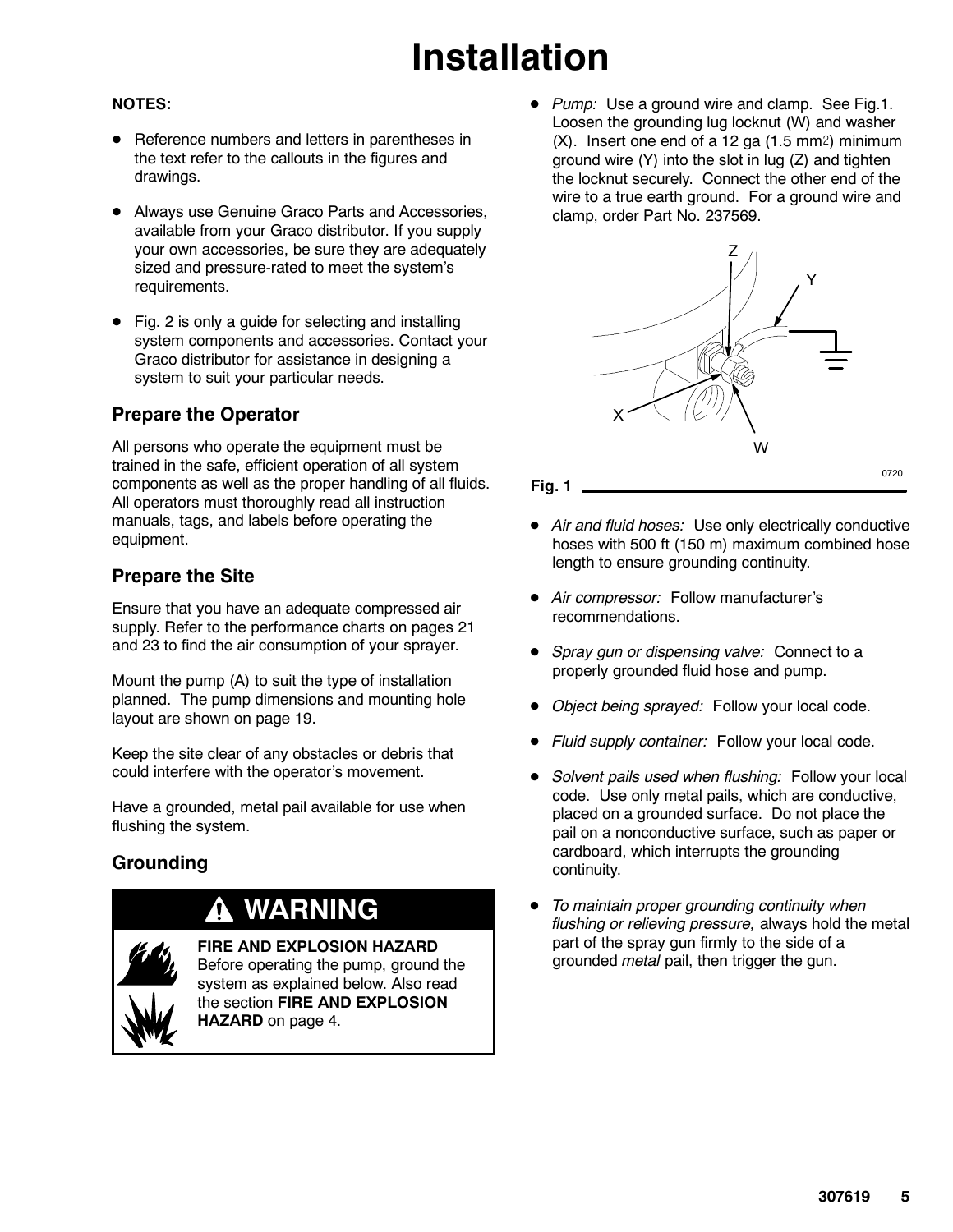# **Installation**

## **Typical Installation**

#### **KEY**

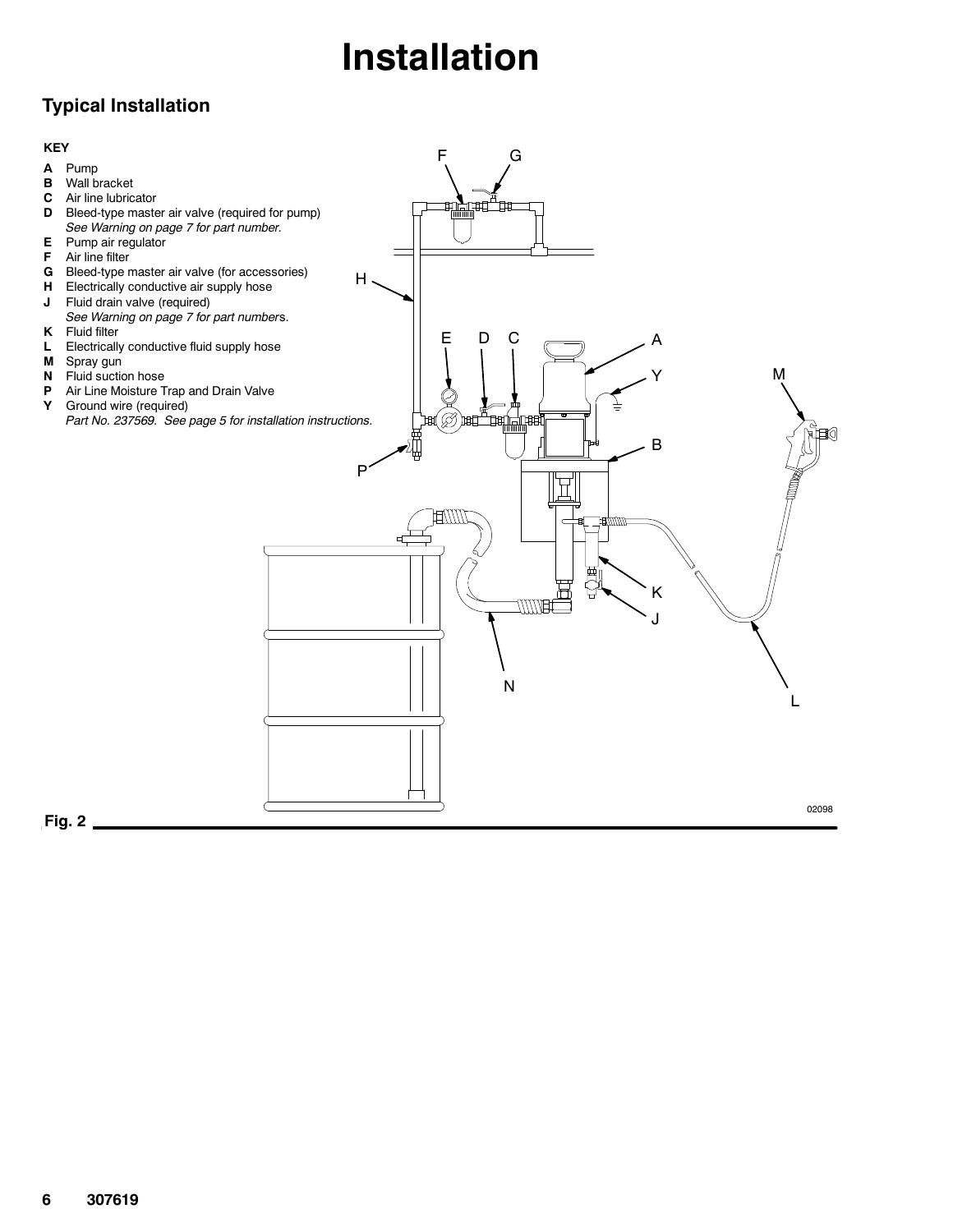# **Installation**

### **System Accessories**

## **WARNING**

A bleed-type master air valve (D) and a fluid drain valve (J) are required in your system. These accessories help reduce the risk of serious injury including skin injection, splashing in the eyes or on the skin, and injury from moving parts if you are adjusting or repairing the pump.

The bleed-type master air valve relieves air trapped between this valve and the pump after the air is shut off. Trapped air can cause the pump to cycle unexpectedly. Locate the valve close to the pump. Order Part No. 113333.

The fluid drain valve assists in relieving fluid pressure in the displacement pump, hose, and gun. Triggering the gun to relieve pressure may not be sufficient. Order one of the following:

Part No. Description

| 238635 | 1/4 npt (mbe), carbon steel              |
|--------|------------------------------------------|
| 210657 | 1/4 npt (mbe), carbon steel              |
| 210658 | 3/8 npt (mbe), carbon steel              |
| 210659 | $1/4$ npt x 3/8 npt (mbe), carbon steel  |
| 239018 | 1/4 npt (mbe), stainless steel           |
| 235992 | 1/4 npt x 3/8 npt (mbe), stainless steel |

### **Air and Fluid Hoses**

Be sure all air and fluid hoses are properly sized and pressure-rated for your system. Use only electrically conductive air and fluid hoses. Use a 1/2 in. (13 mm) I.D. (minimum) air hose (H) to supply air to the pump.

Fluid hoses must have spring guards on both ends. Connect a fluid hose (L) to the pump's 3/8 npt(f) fluid outlet. Use of a short whip hose between the main fluid hose and the gun (M) allows freer gun movement. Connect a fluid suction hose or tube (N) to the pump's 3/4 npt(m) fluid intake.

### **Air Line Accessories**

Install the following accessories in the order shown in Fig. 2, using adapters as necessary:

**Air line lubricator (C)** 

Provides automatic air motor lubrication.

Bleed-type master air valve (D)

Required in your system to relieve air trapped between it and the air motor when the valve is closed (see the **WARNING** at left). Be sure the bleed valve is easily accessible from the pump, and is located **downstream** from the air regulator (E).

### **•** Air regulator (E)

Controls pump speed and outlet pressure by adjusting the air pressure to the pump. Locate the regulator close to the pump, but **upstream** from the bleed-type master air valve (D).

### **•** Air line filter (F)

Install an air line filter (F) and a moisture trap and drain valve (P) to help remove moisture and contaminants from the compressed air supply.

**•** Second bleed-type air valve (G) Isolates the air line accessories for servicing. Locate upstream from all other air line accessories.

### **Fluid Line Accessories**

Install the following accessories in the positions shown in Fig. 2, using adapters as necessary:

### **•** Fluid drain valve (J)

Required in your system to relieve fluid pressure in the hose and gun (see the **WARNING** at left). Install the drain valve so that it points down and the handle points up when it is opened.

**•** Fluid filter (K)

Filters harmful particles from the fluid.

### **•** Spray gun (M)

Dispenses the fluid. The gun shown in Fig. 2 is an airless spray gun.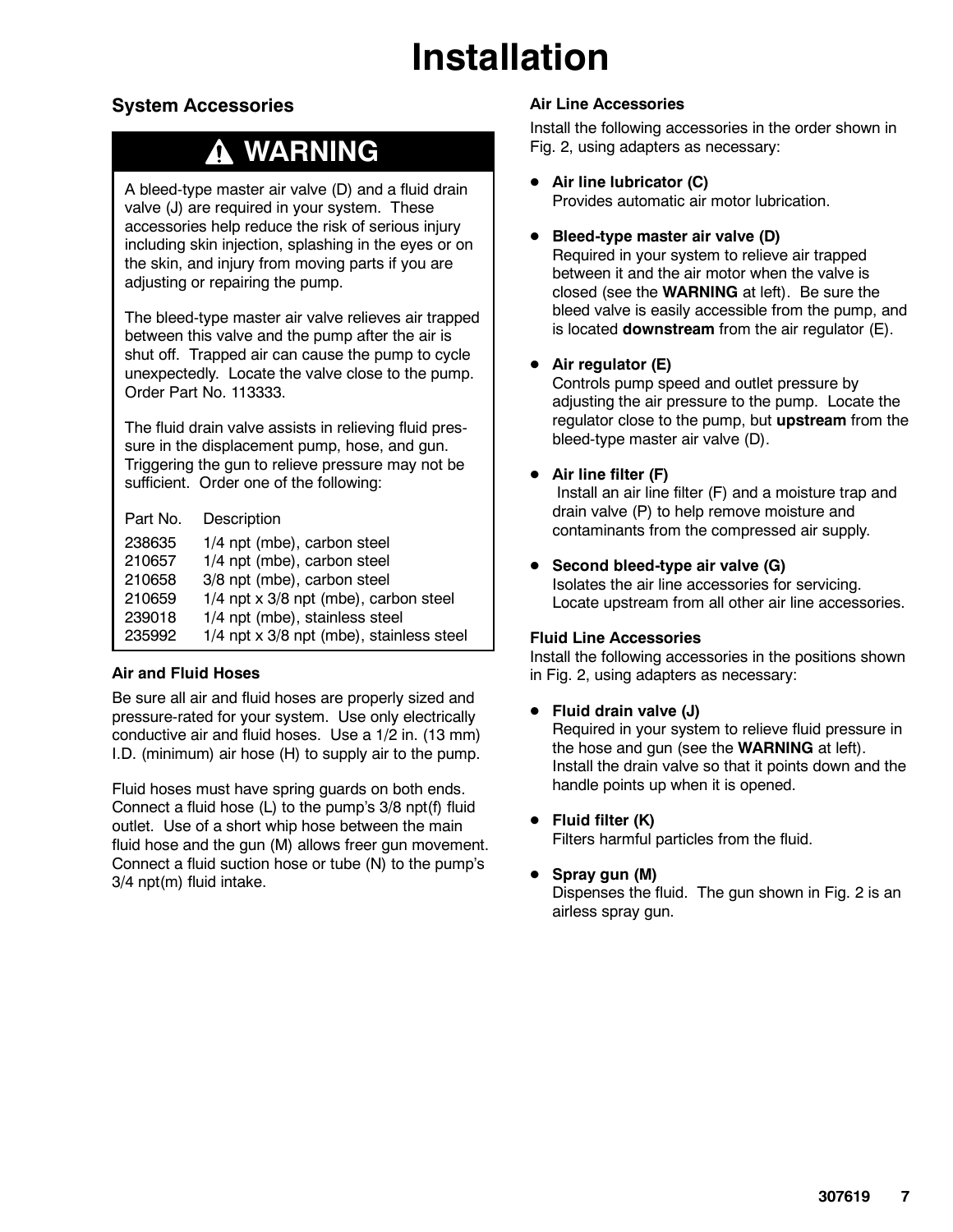# **Operation**

### **Pressure Relief Procedure**

## **WARNING**



#### **SKIN INJECTION HAZARD**

The system pressure must be manually relieved to prevent the system from starting or spraying accidentally. Fluid

under high pressure can be injected through the skin and cause serious injury. To reduce the risk of an injury from injection, splashing fluid, or moving parts, follow the **Pressure Relief Procedure** whenever you:

- $\bullet$  are instructed to relieve the pressure,
- stop spraying,
- check or service any of the system equipment,
- $\bullet$  or install or clean the spray tip.
- 1. Lock the gun trigger safety.
- 2. Shut off the air supply to the pump.
- 3. Close the bleed-type master air valve (required in your system).
- 4. Unlock the gun trigger safety.
- 5. Hold a metal part of the gun firmly to the side of a grounded metal pail, and trigger the gun to relieve pressure.
- 6. Lock the gun trigger safety.
- 7. Open the drain valve (required in your system), and have a container ready to catch the drainage.
- 8. Leave the drain valve open until you are ready to spray again.

*If you suspect that the spray tip or hose is completely clogged, or that pressure has not been fully relieved after following the steps above,* **very slowly** loosen the tip guard retaining nut or hose end coupling and relieve pressure gradually, then loosen it completely. Then clear the tip or hose.

### **Flush the Pump Before First Use**

The pump is tested with lightweight oil, which is left in to protect the pump parts. If the fluid you are using may be contaminated by the oil, flush it out with a compatible solvent before using the pump. If the pump is being used to supply a circulating system, allow the solvent to circulate until the pump is thoroughly flushed. See **Flushing the Pump** on page 9.

## **Packing Nut/Wet-Cup**

## **WARNING**

To reduce the risk of serious injury whenever you are instructed to relieve pressure, always follow the **Pressure Relief Procedure** at left.

Keep the packing nut/wet-cup (104) filled with Graco Throat Seal Liquid (TSL) or compatible solvent to help prolong the packing life. Ensure weekly that the packing nut is torqued to 18 to 20 ft-lb (24 to 27 N.m); do not overtighten it. See Fig. 3 on page 11. Relieve the pressure before adjusting the packing nut or adding TSL.

### **Starting and Adjusting the Pump**

Begin these steps **before** you install the spray tip.

- 1. Ensure that the air regulator (E) and bleed-type master air valve (D) are closed. See Fig. 2 on page 6.
- 2. Connect a suction hose (N) to the pump's fluid inlet, or lower the pump into a fluid supply container.
- 3. Hold a metal part of the spray gun (M) firmly to the side of a grounded metal pail and hold the trigger open.
- 4. Open the pump's bleed-type master air valve (D).
- 5. Slowly open the air regulator (E) until the pump starts (approximately 40 psi [0.28 MPa, 2.8 bar]).
- 6. Cycle the pump slowly until all the air is pushed out and the pump and hoses are fully primed.
- 7. Release the spray gun trigger and lock the trigger safety. The pump should stall against pressure when you release the trigger.

## **WARNING**

To reduce the risk of serious injury whenever you are instructed to relieve pressure, always follow the **Pressure Relief Procedure** at left.

- 8. Relieve the pressure**.**
- 9. Install the spray tip in the gun.

*Continued on page 9.*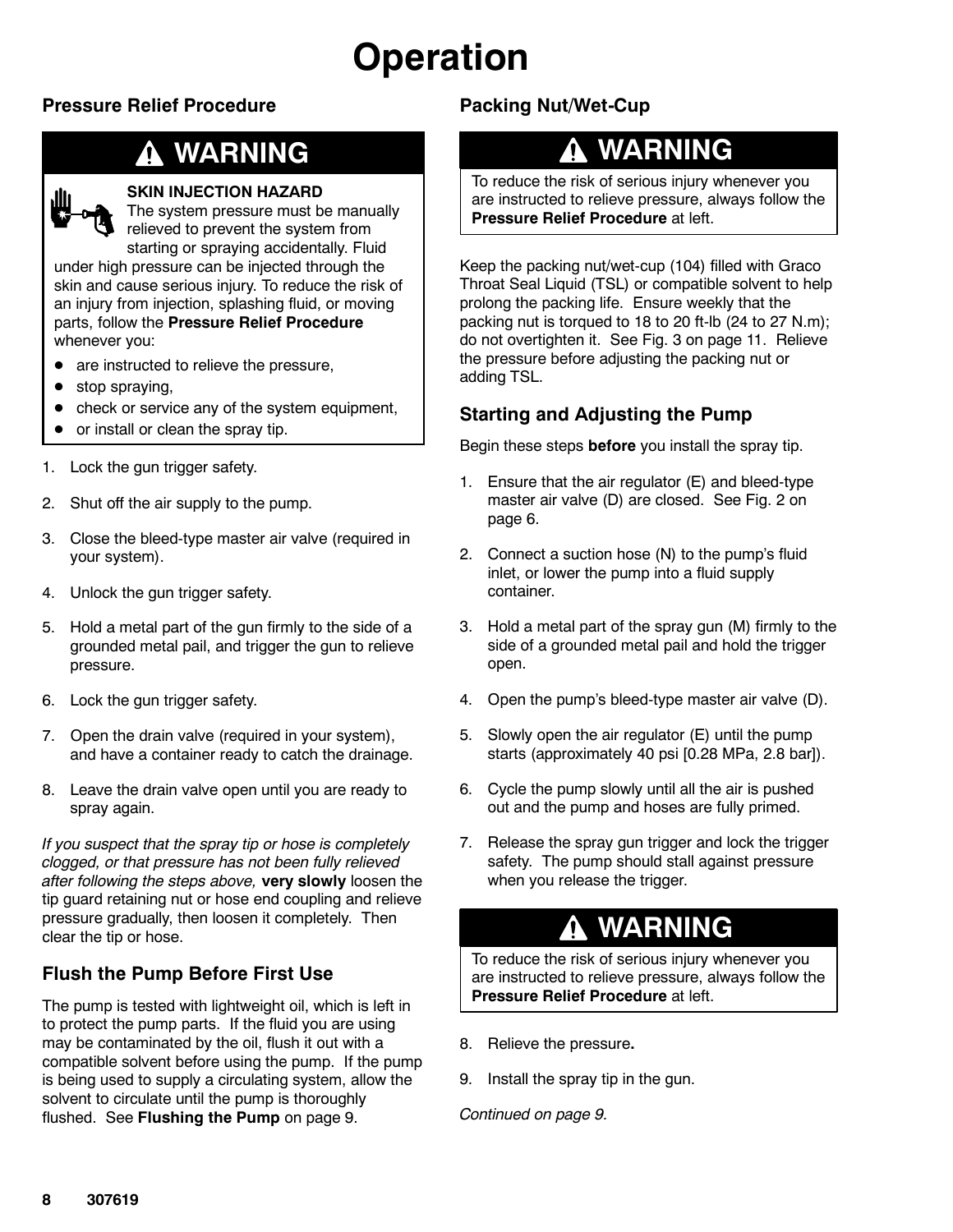# **Operation**

## **WARNING**

### **COMPONENT RUPTURE HAZARD**

To reduce the risk of overpressurizing **Here the Company of the Company of the Company** your system, which could cause component rupture and serious injury, *never exceed the specified maximum air input pressure to the pump* (see **Technical Data** on page 20).

- 10. Control the pump speed and fluid pressure with the air regulator (E). Always use the lowest air pressure necessary to get the desired results. Higher pressure causes premature spray tip and pump wear.
- 11. With the pump and lines primed, and with adequate air pressure and volume supplied, the pump starts and stops as the spray gun is opened and closed. In a circulating system, the pump runs continuously and speeds up or slows down as supply increases or decreases until the air supply is shut off.

## **A** CAUTION

Never allow the pump to run dry of the fluid being pumped. A dry pump will quickly accelerate to a high speed, possibly damaging itself. If your pump accelerates quickly, or is running too fast, stop it immediately and check the fluid supply. If the supply container is empty and air has been pumped into the lines, refill the container and prime the pump and the lines with fluid, or flush and leave it filled with a compatible solvent. Be sure to eliminate all air from the fluid system.

## **Shutdown and Care of the Pump**

## **WARNING**

To reduce the risk of serious injury whenever you are instructed to relieve pressure, always follow the **Pressure Relief Procedure** on page 8.

For overnight shutdown, relieve the pressure**,** and always stop the pump at the bottom of the stroke to prevent the fluid from drying on the exposed displacement rod and damaging the throat packings.

Always flush the pump before the fluid dries on the displacement rod. See **Flushing the Pump**.

## **Flushing the Pump**



## **WARNING**

**FIRE AND EXPLOSION HAZARD** Before flushing, read the section **FIRE AND EXPLOSION HAZARD** on page 4. Be sure the entire system and flushing pails are properly grounded. Refer to **Grounding** on page 5.

Flush with a fluid that is compatible with the fluid you are pumping and with the wetted parts in your system. Check with your fluid manufacturer or supplier for recommended flushing fluids and flushing frequency. Always flush the pump before fluid dries on the displacement rod.

## **A CAUTION**

Never leave water or water-base fluid in the pump overnight. If you are pumping water-base fluid, flush with water first, then with a rust inhibitor such as mineral spirits. Relieve the pressure, but leave the rust inhibitor in the pump to protect the parts from corrosion.

## **WARNING**

To reduce the risk of serious injury whenever you are instructed to relieve pressure, always follow the **Pressure Relief Procedure** on page 8.

- 1. Relieve the pressure.
- 2. Remove the spray tip from the gun.
- 3. Hold a metal part of the gun firmly to the side of a grounded *metal* pail.
- 4. Start the pump. Always use the lowest possible fluid pressure when flushing.
- 5. Trigger the gun.
- 6. Flush the system until clear solvent flows from the gun.
- 7. Relieve the pressure.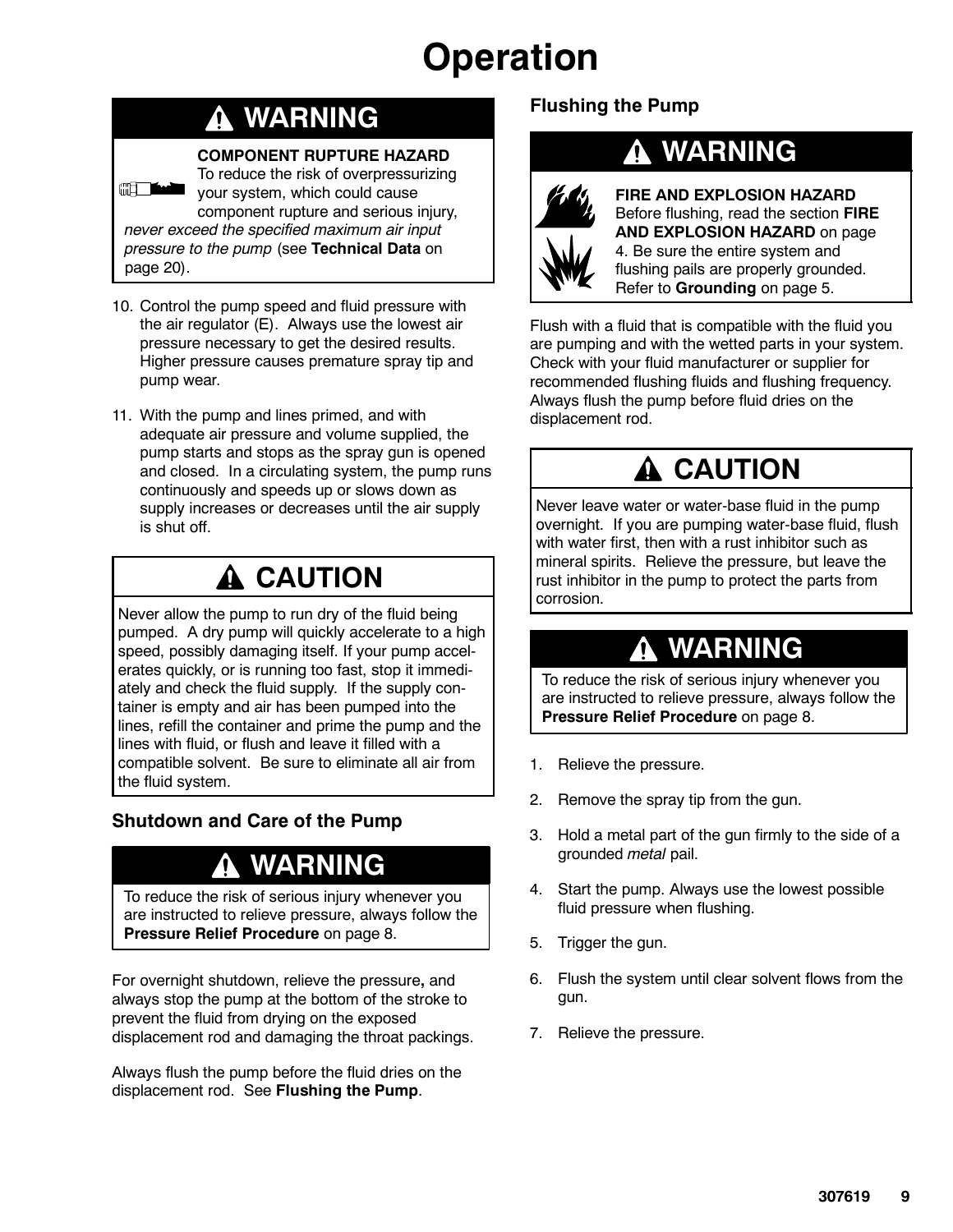# **Troubleshooting**

## **WARNING**

To reduce the risk of serious injury whenever you are instructed to relieve pressure, always follow the **Pressure Relief Procedure** on page 8.

- 1. Relieve the pressure.
- 2. Check all possible problems and solutions before disassembling pump.

| Problem                                             | <b>Cause</b>                                                     | <b>Solution</b>                                                                                                                                      |
|-----------------------------------------------------|------------------------------------------------------------------|------------------------------------------------------------------------------------------------------------------------------------------------------|
| Pump fails to operate.                              | Restricted line or inadequate air<br>supply.                     | Clear; increase air supply.                                                                                                                          |
|                                                     | Insufficient air pressure; closed or<br>clogged air valves, etc. | Open; clean (be sure to use air<br>filter).                                                                                                          |
|                                                     | Exhausted fluid supply.                                          | Refill; purge all air from pump and<br>fluid lines.                                                                                                  |
|                                                     | Damaged air valve; stalling.                                     | Service air motor (see air motor<br>manual, supplied).                                                                                               |
|                                                     | Dried fluid seizure of displacement<br>rod (103).                | Clean, check or replace throat pack-<br>ings (114, 123); always stop pump at<br>bottom of stroke and keep wet-cup<br>filled with compatible solvent. |
| Pump operates but output is low on<br>both strokes. | Restricted line or inadequate air<br>supply.                     | Clear; increase air supply.                                                                                                                          |
|                                                     | Insufficient air pressure; closed or<br>clogged air valves, etc. | Open; clean (be sure to use air<br>filter).                                                                                                          |
|                                                     | Exhausted fluid supply.                                          | Refill; purge all air from pump and<br>fluid lines.                                                                                                  |
|                                                     | Clogged fluid line, valves, etc.                                 | Clear* (be sure to use fluid filter).                                                                                                                |
|                                                     | Packing nut (104) is too tight.                                  | Loosen (see page 8).                                                                                                                                 |
|                                                     | Loose packing nut (104) or worn<br>throat packings (114, 123).   | Tighten packing nut (see page 8);<br>replace throat packings.                                                                                        |
| Pump operates but output is low on<br>downstroke.   | Held open or worn intake valve.                                  | Clear; service. See page 12.                                                                                                                         |
| Pump operates but output is low on<br>upstroke.     | Held open or worn fluid piston valve<br>or packings (115, 124).  | Clear; service. See page 12.                                                                                                                         |
| Erratic or accelerated operation.                   | Exhausted fluid supply.                                          | Refill; purge all air from pump and<br>fluid lines.                                                                                                  |
|                                                     | Held open or worn intake valve.                                  | Clear; service. See page 12.                                                                                                                         |
|                                                     | Held open or worn fluid piston valve<br>or packings (115, 124).  | Clear; service. See page 12.                                                                                                                         |

\* To determine if the fluid hose or gun is obstructed, relieve the pressure and disconnect the fluid hose, and place a container at the pump fluid outlet to catch any fluid. Turn on the air just enough to start the pump (about 20 to 40 psi [0.14 to 0.28 MPa, 1.4 to 2.8 bar]). If the pump starts when the air is turned on, the obstruction is in the fluid hose or gun.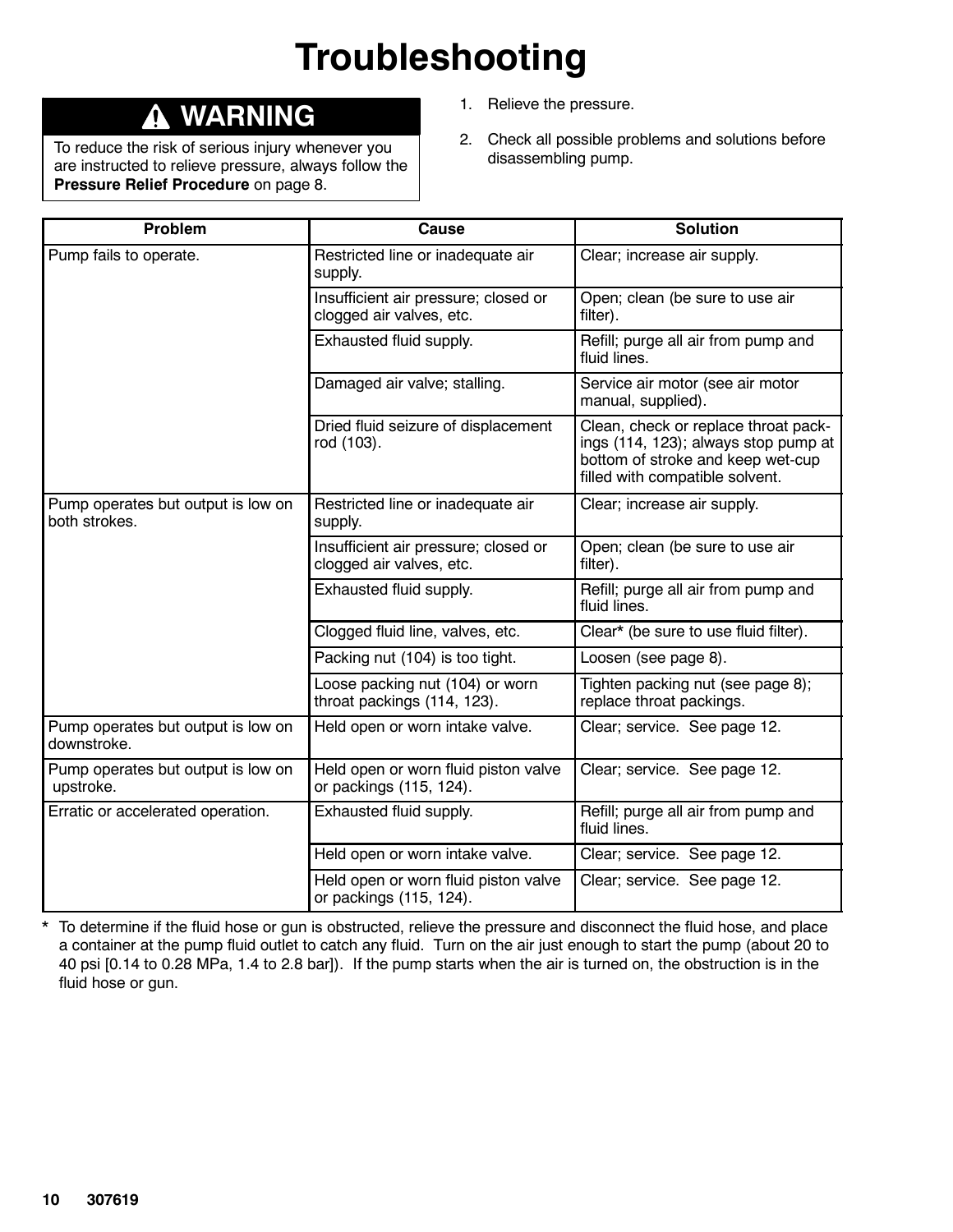# **Service**

### **Disconnecting the Displacement Pump**

## **WARNING**

To reduce the risk of serious injury whenever you are instructed to relieve pressure, always follow the **Pressure Relief Procedure** on page 8.

- 1. Flush the pump if possible. Stop the pump at the bottom of its stroke. Relieve the pressure.
- 2. Disconnect the air and fluid hoses. Remove the pump from its mounting. Note the relative position of the fluid outlet (R) to the air inlet (S). See Fig. 3.
- 3. Unscrew the tie rod locknuts (4) from the tie rods (10). Remove the cotter pin (3). Carefully pull the displacement pump (13) off the air motor (12). Unscrew the displacement rod (103) from the air motor (12) or adapter (5, President Pump only). Inspect the o-ring (6).
- 4. Refer to page 12 for displacement pump service. To service the air motor, refer to the separate air motor manual, which is supplied.

### **Reconnecting the Displacement Pump**

- 1. Lubricate the o-ring (6) and check that it is in place on the displacement rod (103).
- 2. Orient the fluid outlet (R) to the air inlet (S) as noted in step 2 under **Disconnecting the Displacement Pump**. Position the displacement pump (13) on the tie rods (10). See Fig. 3.
- 3. Screw the displacement rod (103) into the shaft of the air motor (12) or the adapter (5, President Pump only) until the pin holes are aligned. Screw the locknuts (4) onto the tie rods (10) loosely. Install the cotter pin (3).
- 4. Mount the pump and reconnect all hoses. Reconnect the ground wire if it was disconnected during repair. Torque the packing nut (104) to 18 to 20 ft-lb (24 to 27 N.m). Fill the wet-cup with Graco Throat Seal Liquid or compatible solvent.
- 5. Tighten the tie rod locknuts (4) evenly, and torque as specified in Fig. 3. Start the pump and run it at about 40 psi (0.28 MPa, 2.8 bar) air pressure, to check that it is operating properly.

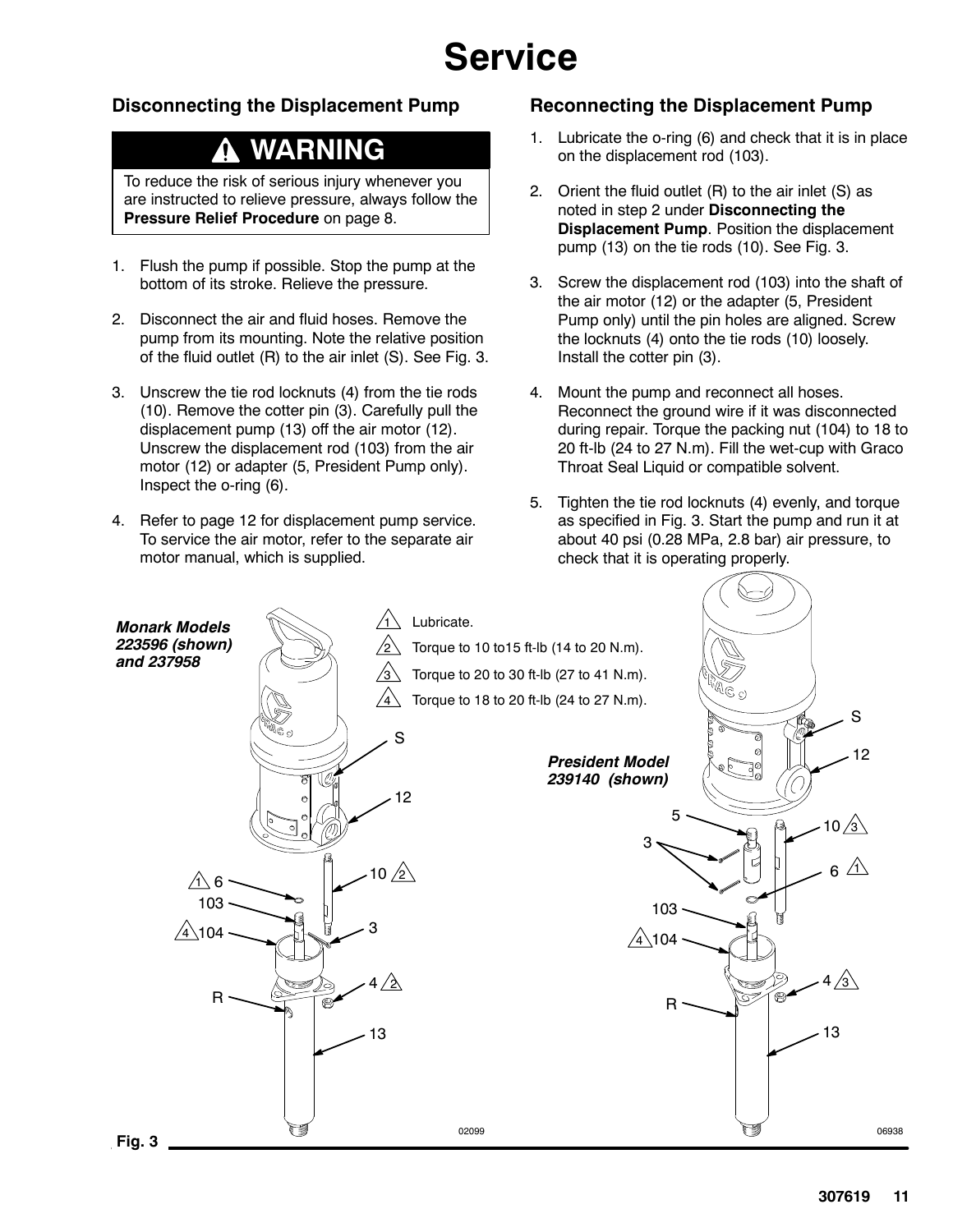# **Service**

### **Displacement Pump Service**

### **Disassembling**

When disassembling the pump, lay out all removed parts in sequence to make reassembling easier. Refer to Fig. 4.

**NOTE:** Repair Kits and Conversion Kits are available. Refer to the parts list for your pump (pages 14 to 17). For the best results, use all the new parts in the kit. Parts included in the kit are marked with one asterisk (for example, 3\*).

Clean all the parts thoroughly when disassembling. Check them carefully for damage or wear, and replace parts as needed.

- 1. Remove the displacement pump from the air motor as explained on page 11.
- 2. Unscrew the intake valve housing (105) from the outlet housing (107). If it is difficult to remove, squirt penetrating oil around the threads and gently tap around the valve housing with a plastic hammer to loosen it.
- 3. Remove the ball stop pin (113), o-ring retainer (108), o-ring (109), ball guide (101), and ball (112).
- 4. Loosen the packing nut (104). Push the displacement rod (103) down as far as possible, and pull it out of the outlet housing (107), being careful not to scratch the sleeve (106).
- 5. Secure the flats of the piston stud (102) in a vise. Screw the displacement rod (103) off the piston stud. Remove the ball (110), retainer (122), packings (124, 115), and glands (117, 121).
- 6. Remove the packing nut (104), throat packings (123, 114), glands (116, 118), and washer (119) from the outlet housing (107).
- 7. Inspect all parts for damage. Clean all parts and threads with a compatible solvent before reassembling. Inspect the polished surfaces of the displacement rod (103) and sleeve (106) for scratches, scoring, or other damage, which can cause premature packing wear and leaking. To check, run a finger over the surface or hold the part up to the light at an angle. Replace any worn or damaged parts.

**NOTE:** If the sleeve (106) needs replacement and is hard to remove, contact your Graco distributor.

### **Reassembling**

- 1. Lubricate the throat packings (114\*, 123\*). Install the throat packing parts in the outlet housing (107) one at a time, in the order shown in Detail A of Fig. 4. *Be sure the lips of the v-packings face down, lubricate the packing nut threads, and install the packing nut finger tight.*
- 2. If you removed the sleeve (106), reinstall it in the outlet housing (107), making sure to install the new gasket (120\*). To install the gasket, lay it flat in the outlet housing (107) and use the sleeve to seat the gasket against the shoulder of the outlet housing. *Be sure the tapered end of the sleeve faces down, toward the pump intake.*
- 3. Lubricate the piston packings (115\*, 124\*). Install the piston packing parts on the piston stud (102) one at a time, in the order shown in Detail B of Fig. 4. *Be sure the lips of the v-packings face up, toward the threads of the piston stud.*
- 4. Place the flats of the piston stud in a vise. Install the piston ball (110\*) on the piston and screw the displacement rod (103) onto the piston valve assembly. Torque to 35 to 40 ft-lb (47 to 54 N.m).
- 5. Insert the displacement rod (103) into the bottom of the outlet housing (107), being careful not to scratch the sleeve (106). Push the rod straight up until it protrudes from the packing nut (104).
- 6. Install the ball (112\*), guide (101), o-ring (109\*), retainer (108), and ball stop pin (113) in the intake valve housing (105). Lubricate the intake valve housing threads, and screw the intake valve housing into the outlet housing (107). Torque to 55 to 65 ft-lb (75 to 88 N.m).
- 7. Reconnect the displacement pump to the air motor as explained on page 11.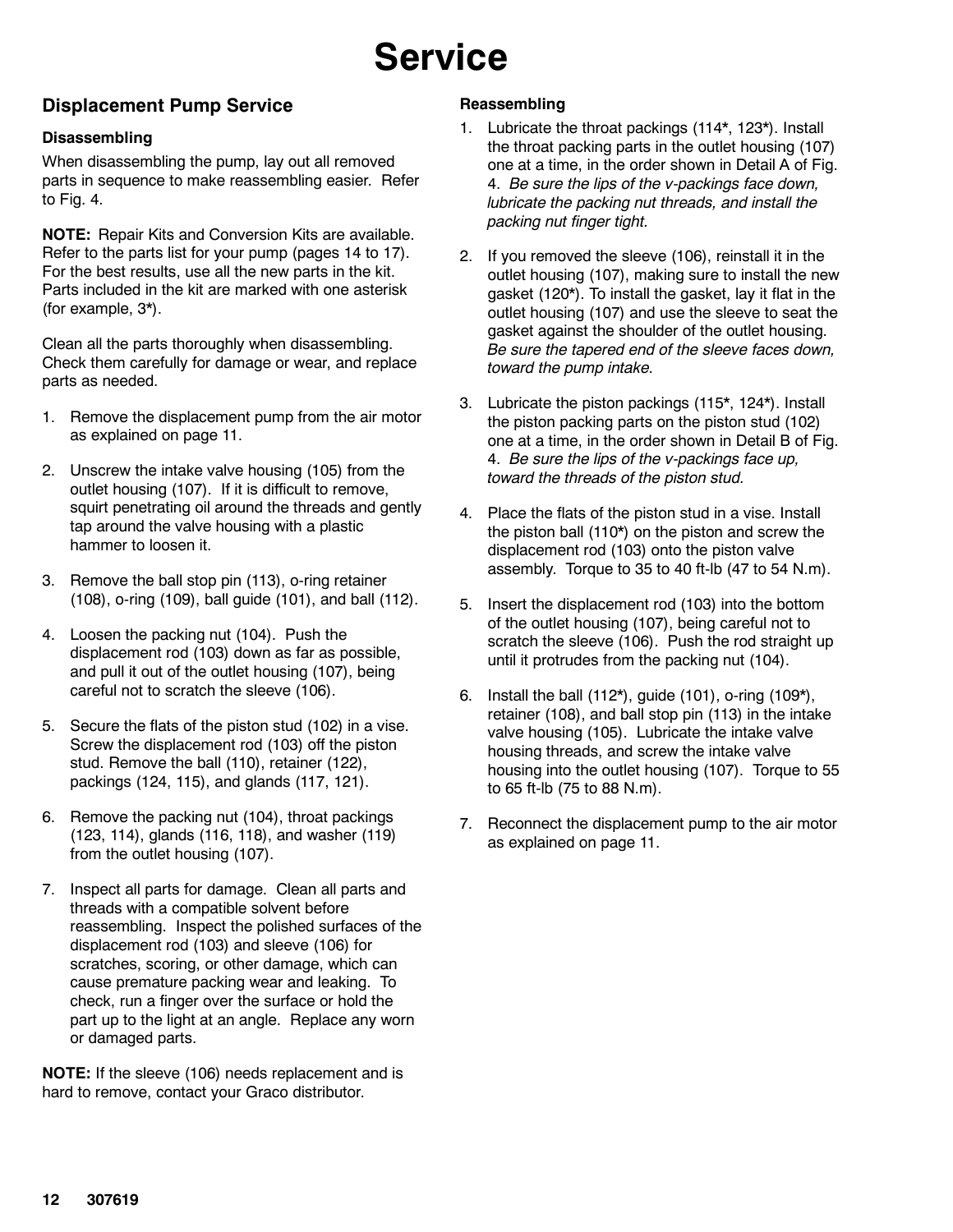# **Service**



2

### Lubricate.

Install the throat packings in the following order, with the lips of the v-packings facing down: washer (119), male gland (118\*), four leather v-packings (114\*), one PTFE v-packing (123\*), female gland (116\*), and the packing nut (104), *install finger tight*.

Tapered end of sleeve (106) must face down toward  $\sqrt{\frac{1}{2}}$  Torque to 55 to 65 ft-lb (75 to 88 N.m). pump intake.  $\sqrt{3}$ 

Install the piston packings in the following order, with the lips of the v-packings facing up: female gland (121\*), one PTFE v-packing (124\*), four leather v-packings (115\*), male gland (117\*), and packing retainer (122\*).  $\sqrt{4}$ 



Torque to 35 to 40 ft-lb (47 to 54 N.m).



8 See **Reconnecting the Displacement Pump** on page 11 for instructions on when to torque the packing nut to 18 to 20 ft-lb (24 to 27 N.m).





### **Detail B: Piston Packings** 4



06937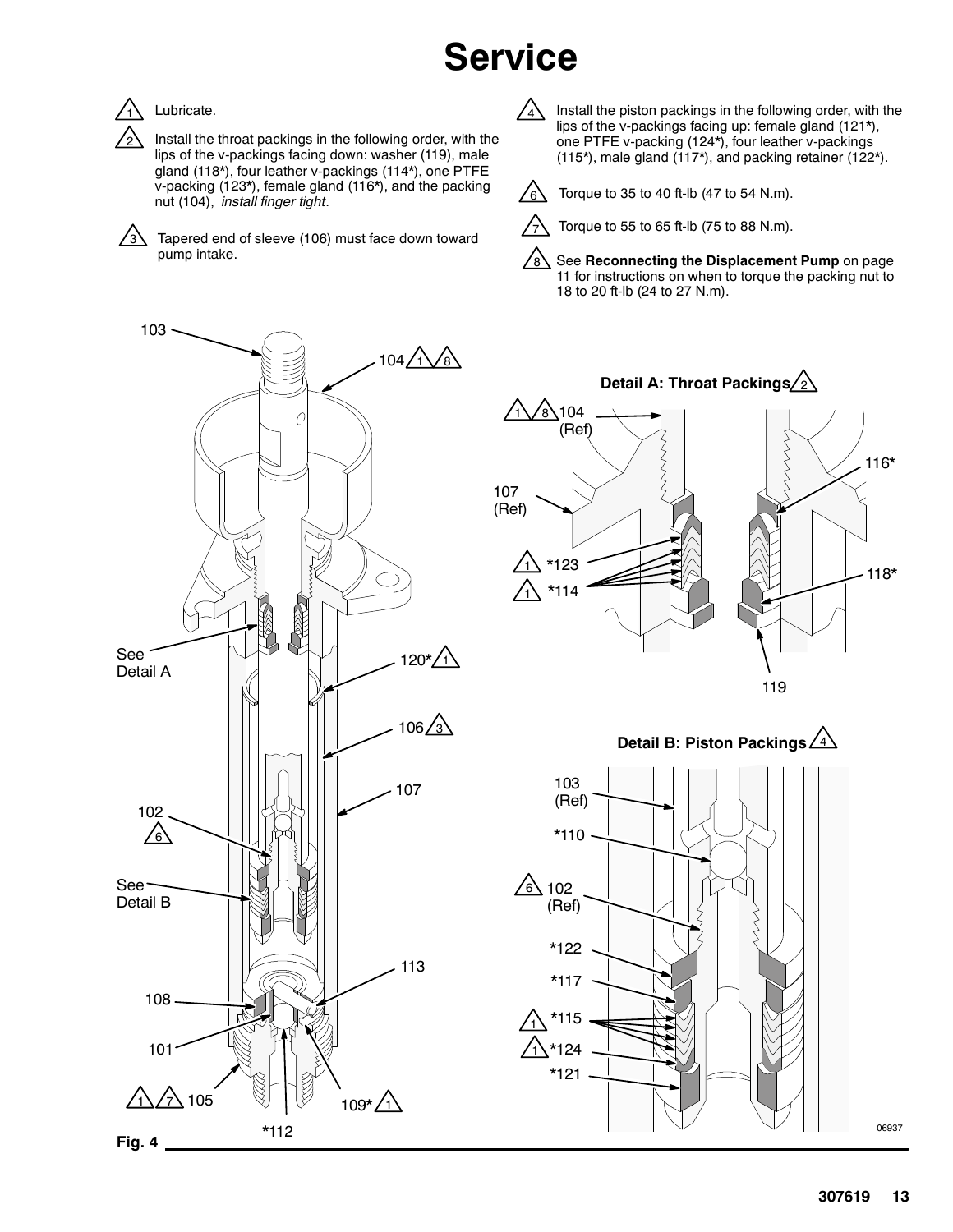

**Model 237958, Series B, 23:1 Ratio SST Monark<sup>®</sup> Pump** 

| includes items 3, 4, 6, 10, 12, and 14 |  |  |  |
|----------------------------------------|--|--|--|
|----------------------------------------|--|--|--|

| Ref<br>No. | Part<br>No. | <b>Description</b>                      | Qtv |
|------------|-------------|-----------------------------------------|-----|
| 3*         | 101946      | PIN, cotter, stainless steel,           |     |
|            |             | $0.12$ in. (3.2 mm) x 1.5 in. (38 mm)   |     |
| 4          | 101566      | NUT, lock, 3/8-16                       | з   |
| 6          | 154771      | SEAL, o-ring, buna-N                    |     |
| 10         | 164722      | ROD, tie, carbon steel,                 |     |
|            |             | 4.375 in. (112 mm) shoulder-to-shoulder | 3   |
| 12         | 222791      | AIR MOTOR                               |     |
|            |             | see 307043 for parts                    |     |
| 13         | 223595      | DISPLACEMENT PUMP ASSY,                 |     |
|            |             | carbon steel, for pump Model 223596     |     |
|            |             | see page 15 for parts.                  |     |
| 14         | 239145      | DISPLACEMENT PUMP ASSY,                 |     |
|            |             | stainless steel, for pump Model 237958  |     |
|            |             | (not shown) see page 17 for parts.      |     |
|            |             |                                         |     |

*\* This part is included in Repair Kit 239328 (Model 223596) or Repair Kit 235636 (Model 237958), which may be purchased separately. See page 15 or page 17 for additional kit parts.*

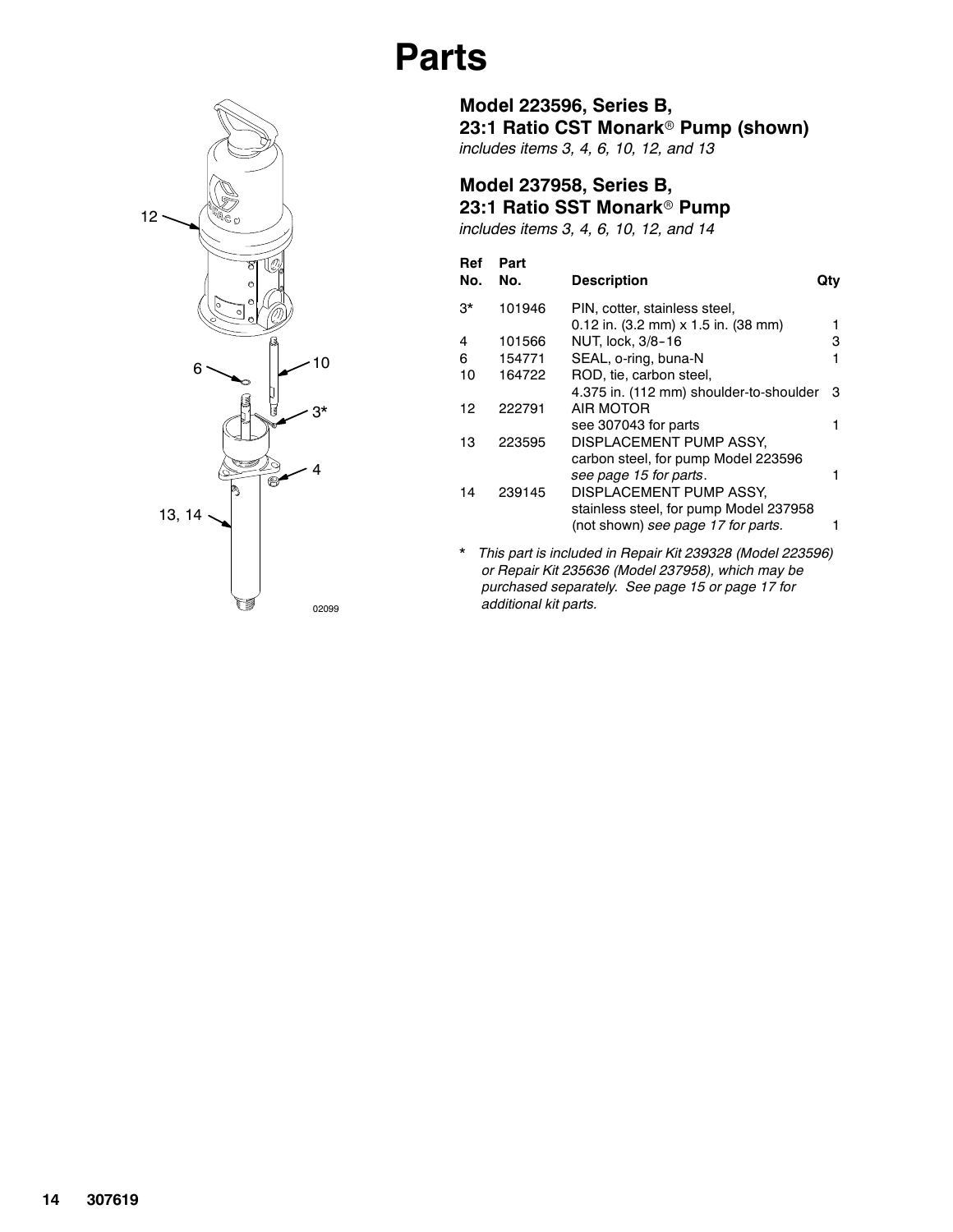### **Model 223595, Series D**

Carbon steel severe-duty displacement pump with stainless steel glands, intake housing, piston valve, and ball stop



02101A

| <b>Ref</b> | Part   |                                         |     | Ref    | Part   |                                          |     |
|------------|--------|-----------------------------------------|-----|--------|--------|------------------------------------------|-----|
| No.        | No.    | <b>Description</b>                      | Qty | No.    | No.    | <b>Description</b>                       | Qty |
| 101        | 186187 | GUIDE, ball, intake, stainless steel    |     | $114*$ | 164397 | V-PACKING, throat, leather               | 4   |
| 102        | 223591 | STUD, piston, stainless steel with      |     | 115*   | 184300 | V-PACKING, piston, leather               | 4   |
|            |        | tungsten carbide seat                   |     | 116*   | 186194 | GLAND, throat, female, stainless steel 1 |     |
| 103        | 24C508 | ROD, displacement, stainless steel      |     | $117*$ | 186195 | GLAND, piston, male, stainless steel     | - 1 |
| 104        | 206269 | PACKING NUT/WET-CUP. CST                |     | 118*   | 186196 | GLAND, throat, male, stainless steel     | 1.  |
| 105        | 223593 | HOUSING, valve, intake, SST             |     | 119    | 186197 | WASHER, flat, stainless steel            |     |
|            |        | with tungsten carbide seat              |     | 120*   | 164480 | GASKET, flat, PTFE                       |     |
| 106        | 24C499 | SLEEVE, housing, stainless steel        |     | 121*   | 186198 | GLAND, piston, female, stainless steel 1 |     |
| 107        | 207011 | HOUSING, outlet, carbon steel           |     | 122*   | 186199 | RETAINER, packing, stainless steel       | 1.  |
| 108        | 186183 | RETAINER, o-ring, stainless steel       |     | 123*   | 164913 | V-PACKING, throat, PTFE                  |     |
| $109*$     | 165052 | O-RING, PTFE                            |     | 124*   | 164912 | V-PACKING, piston, PTFE                  |     |
| $110*$     | 105444 | BALL, 440C stainless steel.             |     | 125 ▲  | 172479 | TAG, warning (not shown)                 |     |
|            |        | 0.31 in. (7.9 mm) dia.                  |     |        |        |                                          |     |
| $112*$     | 105445 | BALL, 440C stainless steel,             |     |        |        |                                          |     |
|            |        | 0.5 in. (13 mm) dia.                    |     |        |        |                                          |     |
| 113        | 186179 | PIN, ball stop, intake, stainless steel |     |        |        |                                          |     |
|            |        |                                         |     |        |        |                                          |     |

*\* These parts are included in Repair Kit 239328, which may be purchased separately. See page 14 for additional parts.*

Y *Replacement danger and warning labels, tags, and cards are available for free.*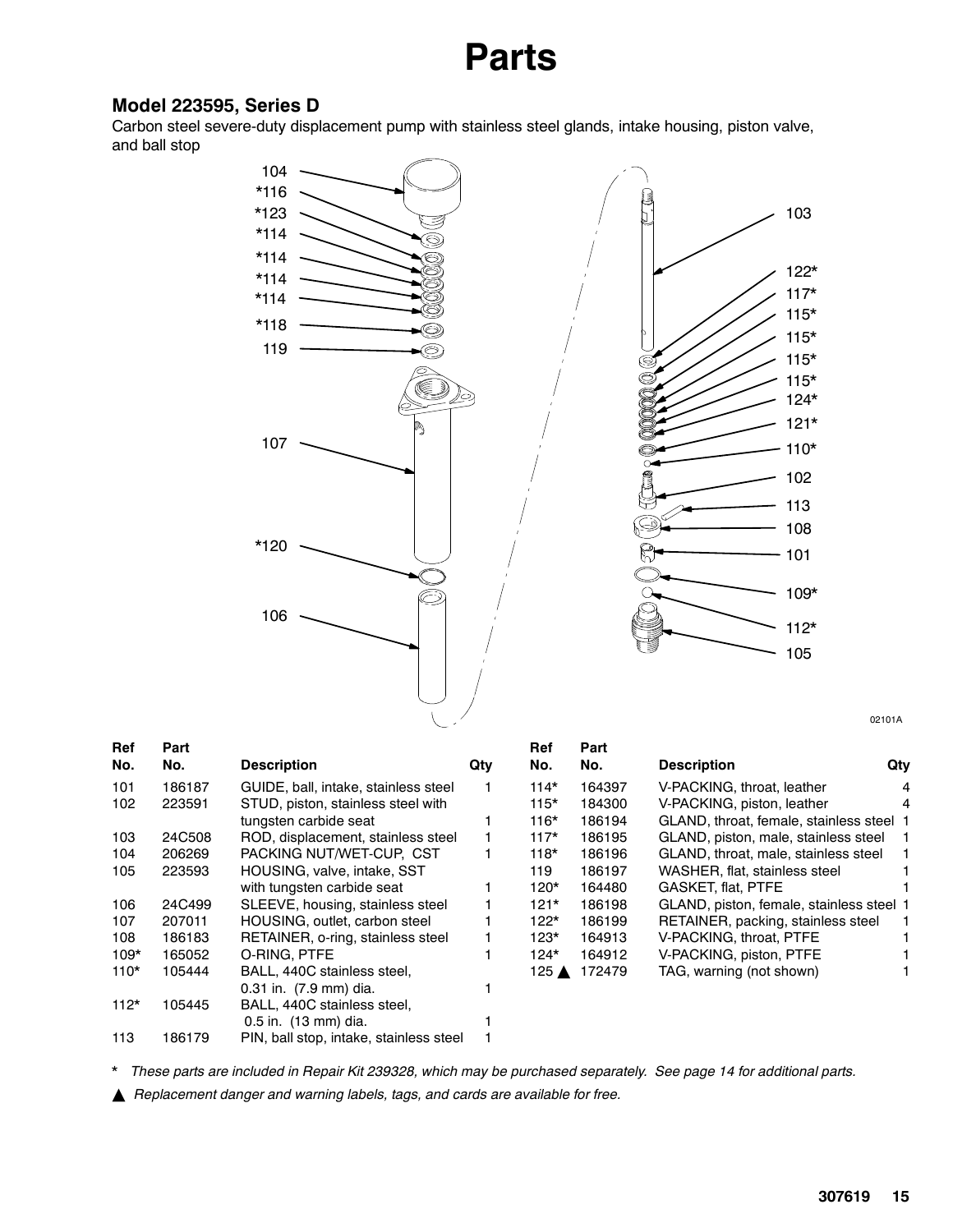

### **Model 239140, Series A, 46:1 Ratio SST President<sup>®</sup> Pump**

*includes items 3, 4, 5, 6, 10, 12, and 13*

| Ref<br>No.  | Part<br>No. | <b>Description</b>                      | utv |
|-------------|-------------|-----------------------------------------|-----|
| $3^{\star}$ | 101946      | PIN, cotter, stainless steel,           |     |
|             |             | $0.12$ in. (3.2 mm) x 1.5 in. (38 mm)   | 2   |
| 4           | 101566      | NUT, lock, 3/8-16                       | з   |
| 5           | 191995      | ADAPTER                                 |     |
| 6           | 154771      | SEAL, o-ring, buna-N                    |     |
| 10          | 191996      | ROD, tie, carbon steel,                 |     |
|             |             | 6 in. (152 mm) shoulder-to-shoulder     | з   |
| 12          | 207352      | AIR MOTOR                               |     |
|             |             | See 306982 for parts                    |     |
| 13          | 239145      | DISPLACEMENT PUMP ASSY,                 |     |
|             |             | stainless steel, see page 17 for parts. |     |
|             | 307619      | <b>MANUAL, instructions</b>             |     |

*\* This part is included in Repair Kit 235636, which may be purchased separately. See page 17 for additional kit parts.*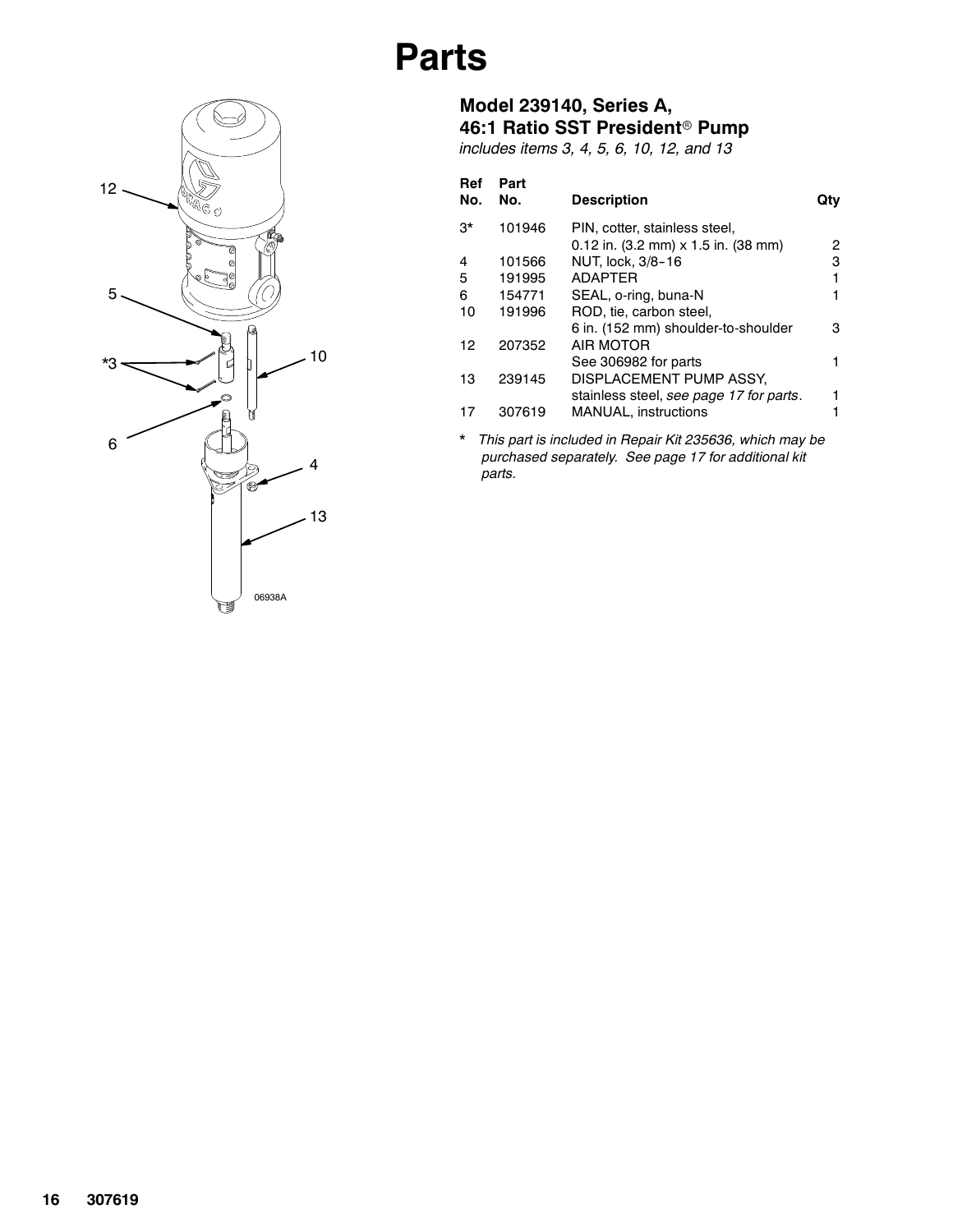### **Model 239145, Series A**

Stainless steel severe-duty displacement pump



06935

| Ref    | Part   |                                          |     | Ref             | Part   |                                          |     |
|--------|--------|------------------------------------------|-----|-----------------|--------|------------------------------------------|-----|
| No.    | No.    | <b>Description</b>                       | Qty | No.             | No.    | <b>Description</b>                       | Qty |
| 101    | 186187 | GUIDE, ball, intake, stainless steel     |     | 113             | 186179 | PIN, ball stop, intake, stainless steel  |     |
| 102    | 223591 | STUD, piston, stainless steel with       |     | $114*$          | 164397 | V-PACKING, throat, leather               | 2   |
|        |        | tungsten carbide seat                    |     | $115*$          | 164715 | V-PACKING, piston, leather               | 2   |
| 103    | 24C508 | ROD, displacement, stainless steel       |     | $116*$          | 186194 | GLAND, throat, female, stainless steel 1 |     |
| 104    | 223590 | PACKING NUT/WET-CUP.                     |     | $117*$          | 186195 | GLAND, piston, male, stainless steel     |     |
|        |        | stainless steel                          |     | $118*$          | 186196 | GLAND, throat, male, stainless steel     |     |
| 105    | 223593 | HOUSING, valve, intake, stainless        |     | 119             | 186197 | WASHER, flat, stainless steel            |     |
|        |        | steel with tungsten carbide seat         |     | $120*$          | 164480 | <b>GASKET, flat, PTFE</b>                |     |
| 106    | 24C499 | SLEEVE, housing, stainless steel         |     | $121*$          | 186198 | GLAND, piston, female, stainless steel 1 |     |
| 107    | 239137 | HOUSING, outlet, stainless steel         |     | $122*$          | 186199 | RETAINER, packing, stainless steel       |     |
| 108    | 186183 | RETAINER, o-ring, stainless steel        |     | $123*$          | 164913 | V-PACKING, throat, PTFE                  | 2   |
| $109*$ | 165052 | O-RING, PTFE                             |     | $124*$          | 164912 | V-PACKING, piston, PTFE                  | 2   |
| $110*$ | 105444 | BALL, 440C SST, 0.31 in. (7.9 mm) dia. 1 |     | 125 $\triangle$ | 172479 | TAG, warning (not shown)                 |     |
| $112*$ | 105445 | BALL, 440C SST, 0.5 in. (13 mm) dia.     |     |                 |        |                                          |     |

*\* These parts are included in Repair Kit 235636, which may be purchased separately. See page 16 for additional parts.*

**△** *Replacement danger and warning labels, tags, and cards are available for free.*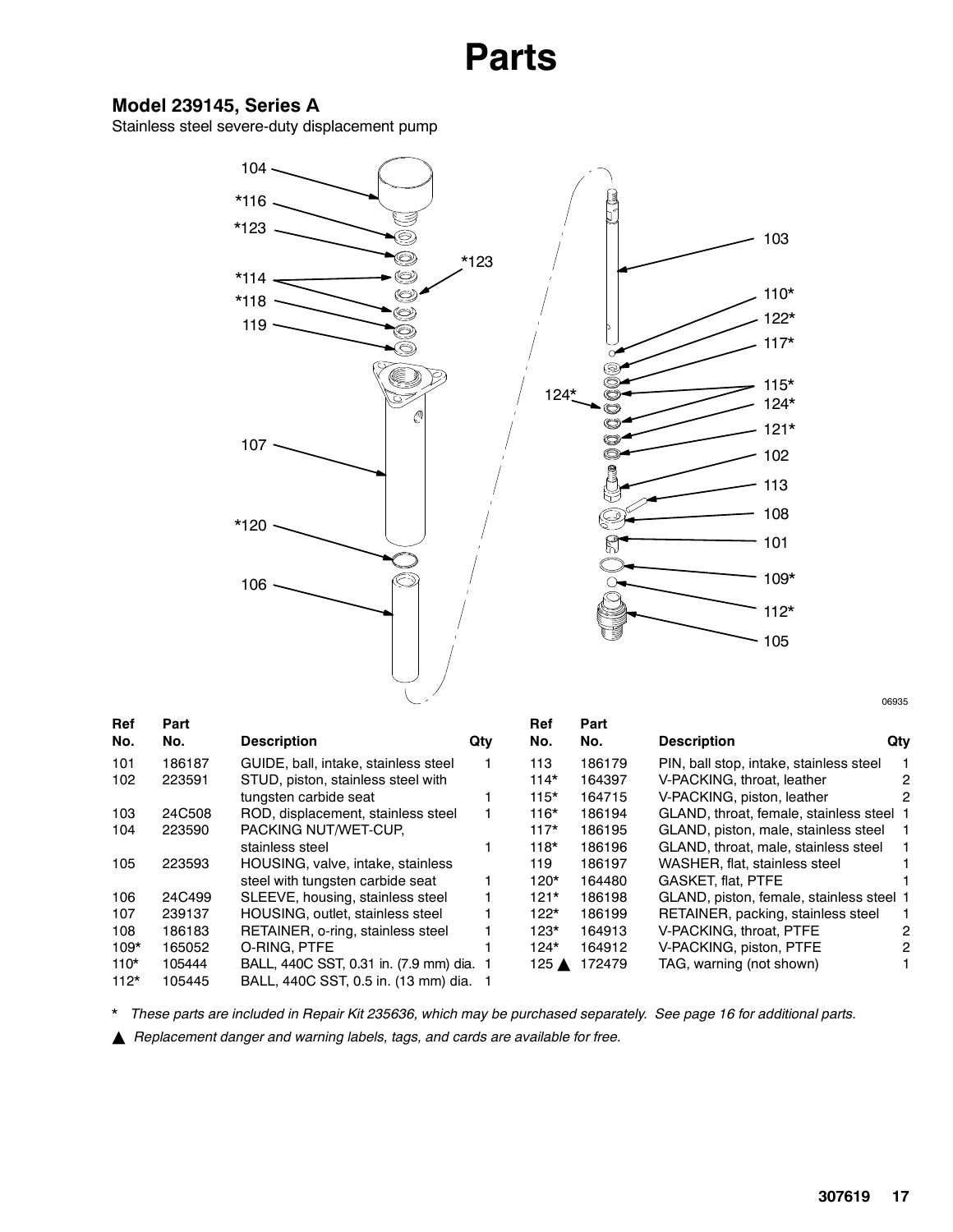## **Conversion Kits**

#### **PTFE Conversion Kit 236724**

For converting pumps to all PTFE packings. Must be purchased separately.

#### **Part No. Description Qty** 101946 PIN, cotter, stainless steel 1 101545 PIN, cotter (for old-style ball checks) 1 165052 O-RING, PTFE 1 105444 BALL, 440C stainless steel, 0.31 in. (7.9 mm) dia. 1 105445 BALL, 440C stainless steel, 0.5 in. (13 mm) dia. 1 186194 GLAND, throat, female, stainless steel 1 186195 GLAND, piston, male, stainless steel 1 186196 GLAND, throat, male, stainless steel 1 186198 GLAND, piston, female, stainless steel 1 186199 RETAINER, packing, stainless steel 1 164912 V-PACKING, piston, PTFE 4 164913 V-PACKING, throat, PTFE 4

### **UHMWPE/Leather Conversion Kit 223674**

For converting pumps to UHMWPE and leather packings. Must be purchased separately.

| Part   |                                         |     |
|--------|-----------------------------------------|-----|
| No.    | <b>Description</b>                      | Qtv |
| 101946 | PIN, cotter, stainless steel            |     |
| 101545 | PIN, cotter (for old-style ball checks) | 1   |
| 165052 | O-RING, PTFE                            | 1   |
| 105444 | BALL, 440C stainless steel,             |     |
|        | 0.31 in. (7.9 mm) dia.                  | 1   |
| 105445 | BALL, 440C stainless steel,             |     |
|        | 0.5 in. (13 mm) dia.                    | 1   |
| 164397 | V-PACKING, throat, leather              | 2   |
| 164715 | V-PACKING, piston, leather              | 2   |
| 186194 | GLAND, throat, female, stainless steel  | 1   |
| 186195 | GLAND, piston, male, stainless steel    | 1   |
| 186196 | GLAND, throat, male, stainless steel    | 1   |
| 186198 | GLAND, piston, female, stainless steel  | -1  |
| 186199 | RETAINER, packing, stainless steel      | 1   |
| 108455 | V-PACKING, throat, UHMWPE               | 2   |
| 108456 | V-PACKING, piston, UHMWPE               | 2   |

#### **PTFE/Leather Conversion Kit 235636**

For converting pumps to PTFE and leather packings. This is the standard repair kit for Model 223595 Displacement Pump, Series C and earlier. Must be purchased separately.

| Part   |                                         |     |
|--------|-----------------------------------------|-----|
| No.    | <b>Description</b>                      | Qty |
| 101946 | PIN, cotter, stainless steel            |     |
| 101545 | PIN, cotter (for old-style ball checks) |     |
| 165052 | O-RING, PTFE                            |     |
| 105444 | BALL, 440C stainless steel,             |     |
|        | 0.31 in. (7.9 mm) dia.                  |     |
| 105445 | BALL, 440C stainless steel,             |     |
|        | 0.5 in. (13 mm) dia.                    |     |
| 164397 | V-PACKING, throat, leather              | 2   |
| 164715 | V-PACKING, piston, leather              | 2   |
| 186194 | GLAND, throat, female, stainless steel  | 1   |
| 186195 | GLAND, piston, male, stainless steel    | 1   |
| 186196 | GLAND, throat, male, stainless steel    | 1   |
| 186198 | GLAND, throat, male, stainless steel    |     |
| 164480 | <b>GASKET, PTFE</b>                     |     |
| 186199 | RETAINER, packing, stainless steel      |     |
| 164912 | V-PACKING, piston, PTFE                 | 2   |
| 164913 | V-PACKING, throat, PTFE                 | 2   |

#### **PTFE/Leather Conversion Kit 239328**

For converting pumps to leather packings.

Must be purchased separately.

| Part   |                                         |     |
|--------|-----------------------------------------|-----|
| No.    | <b>Description</b>                      | Qtv |
| 101946 | PIN, cotter, stainless steel            |     |
| 101545 | PIN, cotter (for old-style ball checks) |     |
| 165052 | O-RING, PTFE                            |     |
| 105444 | BALL, 440C stainless steel,             |     |
|        | 0.31 in. (7.9 mm) dia.                  |     |
| 105445 | BALL, 440C stainless steel,             |     |
|        | 0.5 in. (13 mm) dia.                    |     |
| 164397 | V-PACKING, throat, leather              | 4   |
| 184300 | V-PACKING, piston, leather              | 4   |
| 186194 | GLAND, throat, female, stainless steel  | 1   |
| 186195 | GLAND, piston, male, stainless steel    | 1   |
| 186196 | GLAND, throat, male, stainless steel    | 1   |
| 186198 | GLAND, piston, female, stainless steel  | -1  |
| 164480 | <b>GASKET, PTFE</b>                     |     |
| 186199 | RETAINER, packing, stainless steel      |     |
| 164912 | V-PACKING, piston, PTFE                 |     |
| 164913 | V-PACKING, throat, PTFE                 |     |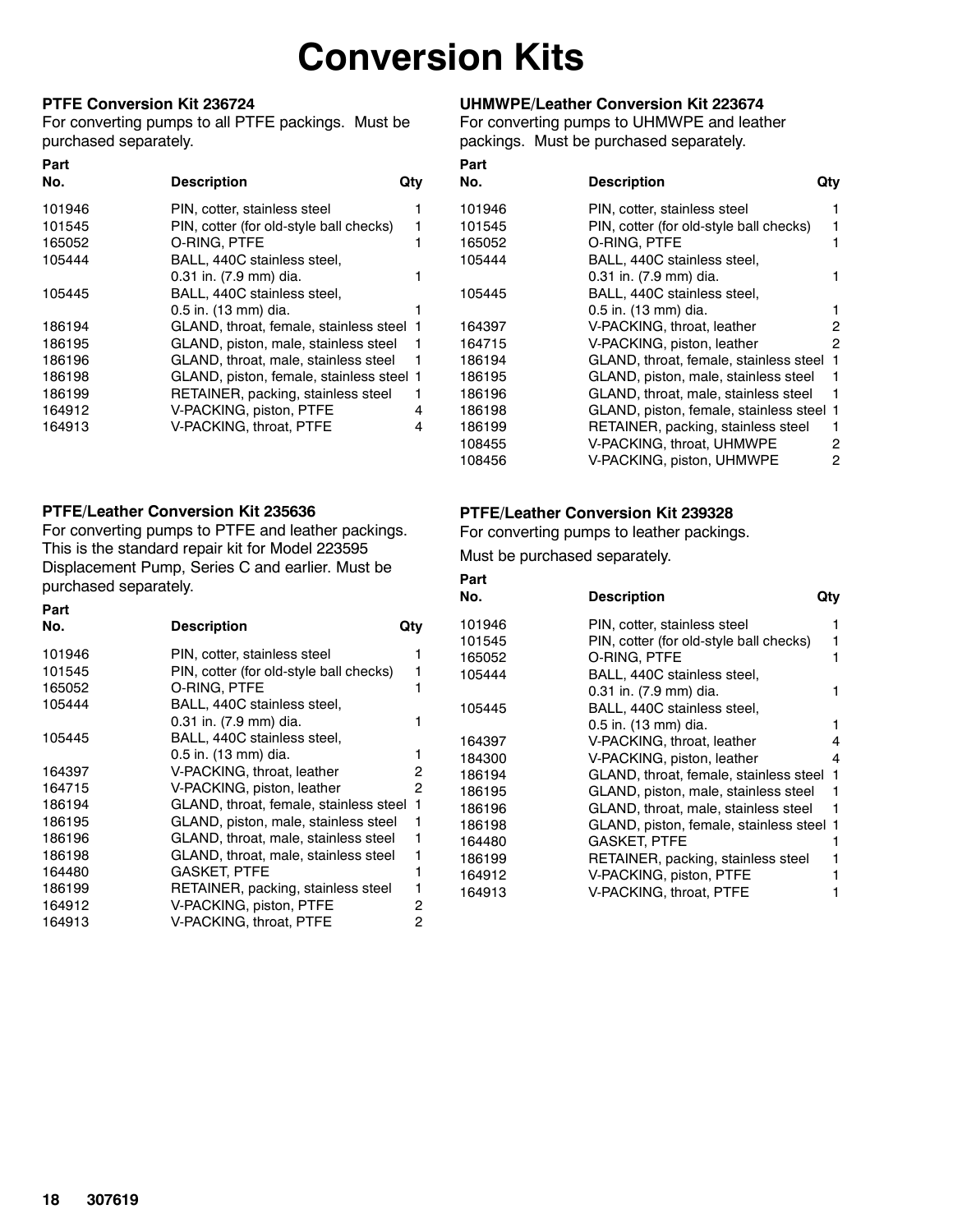## **Dimensions**

**Model 223596 shown**



| <b>Dimension</b> | <b>Model</b>    | <b>Model</b>         | <b>Model</b>         |
|------------------|-----------------|----------------------|----------------------|
|                  | 223596          | 237958               | 239140               |
| $\overline{A}$   | 10.8 in.        | $10.9$ in.           | $10.8$ in.           |
|                  | (274 mm)        | $(277 \, \text{mm})$ | $(274 \, \text{mm})$ |
| IВ               | 15.2 in.        | $15.2$ in.           | $16.8$ in.           |
|                  | (386 mm)        | $(386$ mm $)$        | $(426$ mm $)$        |
| $\overline{C}$   | 28.8 in.        | 28.8 in.             | 31.6 in.             |
|                  | (732 mm)        | $(732 \, \text{mm})$ | $(802 \, \text{mm})$ |
| <b>D</b>         | $3/8$ npt $(f)$ | $3/8$ npt $(f)$      | $1/2$ npt $(f)$      |
| Ē                | $3/8$ npt $(f)$ | $3/8$ npt $(f)$      | $3/8$ npt $(f)$      |
| F                | $3/4$ npt $(m)$ | $3/4$ npt $(m)$      | $3/4$ npt $(m)$      |

# **Mounting Hole Layout**

- A 4.38 in. (111.3 mm) diameter
- B 2.5 in. (64 mm)
- C 5.0 in. (127 mm)
- D 0.28 in. (7.1 mm) diameter

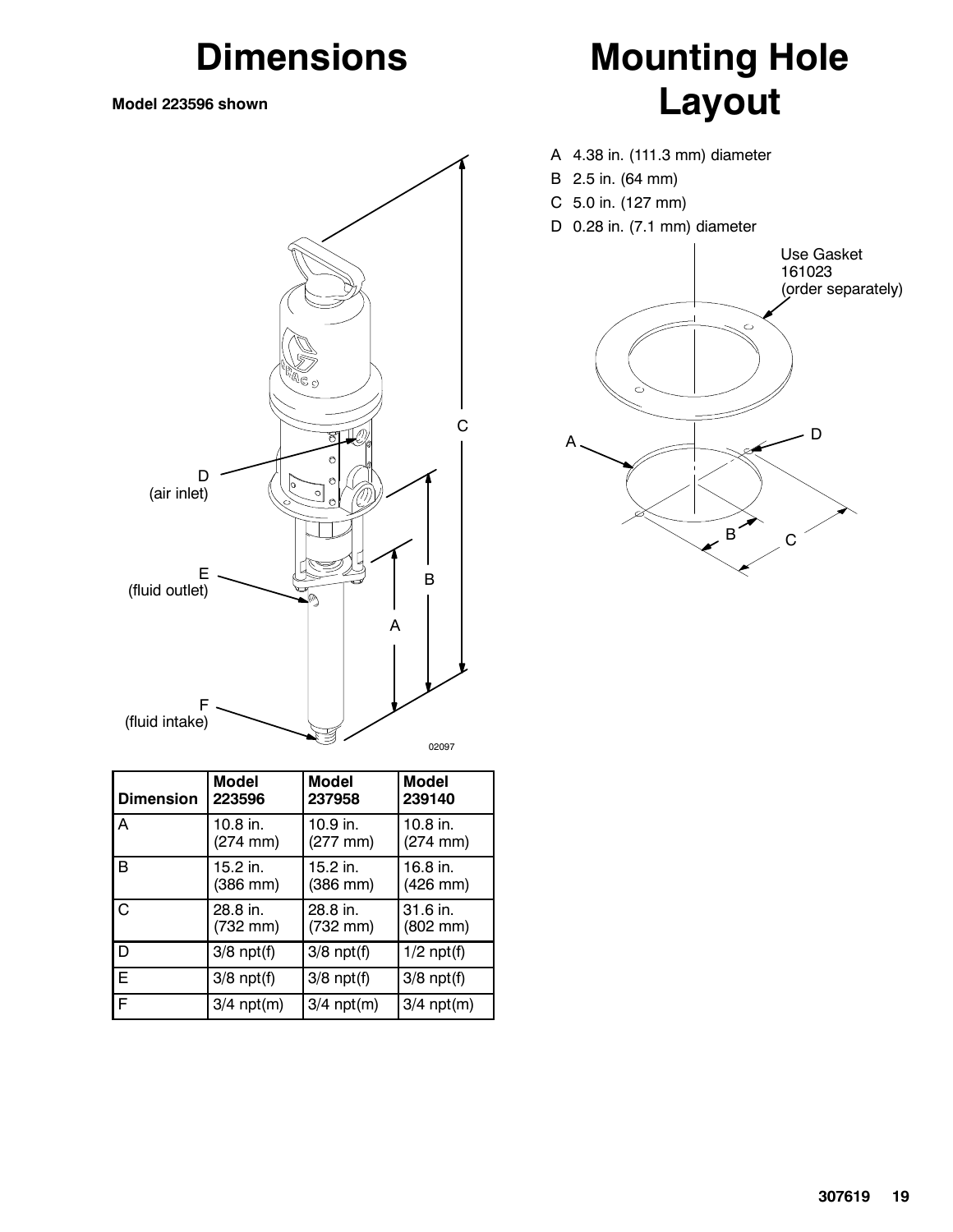# **Technical Data**

| Category                                 | Model 239140 SST Pres-                                                                                 | <b>Model 223596 CST</b>                                                                                                                                        | <b>Model 237958 SST</b>                                                                                |
|------------------------------------------|--------------------------------------------------------------------------------------------------------|----------------------------------------------------------------------------------------------------------------------------------------------------------------|--------------------------------------------------------------------------------------------------------|
|                                          | ident                                                                                                  | <b>Monark</b>                                                                                                                                                  | <b>Monark</b>                                                                                          |
| Ratio                                    | 46:1                                                                                                   | 23:1                                                                                                                                                           | 23:1                                                                                                   |
| Maximum fluid                            | 4600 psi                                                                                               | 2760 psi                                                                                                                                                       | 3450 psi                                                                                               |
| working pressure                         | (32 MPa, 317 bar)                                                                                      | (19 MPa, 190 bar)                                                                                                                                              | (24 MPa, 238 bar)                                                                                      |
| Maximum air                              | 100 psi                                                                                                | 120 psi                                                                                                                                                        | 150 psi                                                                                                |
| input pressure                           | (0.7 MPa, 7 bar)                                                                                       | $(0.8 \text{ MPa}, 8 \text{ bar})$                                                                                                                             | (1.0 MPa, 10 bar)                                                                                      |
| Fluid flow at                            | $0.55$ gpm                                                                                             | $0.4$ gpm                                                                                                                                                      | $0.4$ gpm                                                                                              |
| 60 cycles per minute                     | (2.1 liters/min)                                                                                       | (1.5 liters/min)                                                                                                                                               | $(1.5$ liters/min)                                                                                     |
| Maximum pump<br>operating<br>temperature | 180°F (82°C)                                                                                           | 180°F (82°C)                                                                                                                                                   | 180°F (82°C)                                                                                           |
| Weight                                   | approx. 24 lb (11 kg)                                                                                  | approx. 24 lb (11 kg)                                                                                                                                          | approx. 24 lb (11 kg)                                                                                  |
| Wetted parts                             | AISI 304, 316, 440C, and<br>17-4 PH grades of stain-<br>less steel; tungsten<br>carbide; PTFE; leather | carbon steel; AISI 304,<br>316, 420, 440C, and 17-4<br>PH grades of stainless<br>steel; chrome; chrome<br>and zinc plating; tungsten<br>carbide; PTFE; leather | AISI 304, 316, 440C, and<br>17-4 PH grades of stain-<br>less steel; tungsten<br>carbide; PTFE; leather |

### **Sound Pressure Levels (dBa)**

(measured at 1 meter from unit)

|                  | Input Air Pressures at 15 cycles per minute |                            |                          |  |
|------------------|---------------------------------------------|----------------------------|--------------------------|--|
| <b>Air Motor</b> | 40 psi (0.28 MPa, 2.8 bar)                  | 70 psi (0.48 MPa, 4.8 bar) | 100 psi (0.7 MPa, 7 bar) |  |
| <b>President</b> | 73.6 $dB(A)$                                | 78.3 dB(A)                 | $80.9$ dB(A)             |  |
| <b>Monark</b>    | $62.6 \text{ dB}(A)$                        | 62.5 dB(A)                 | $63.9 \text{ dB}(A)$     |  |

### **Sound Power Levels (dBa)**

(tested in accordance with ISO 9614-2)

| Input Air Pressures at 15 cycles per minute |                            |                            |                          |
|---------------------------------------------|----------------------------|----------------------------|--------------------------|
| <b>Air Motor</b>                            | 40 psi (0.28 MPa, 2.8 bar) | 70 psi (0.48 MPa, 4.8 bar) | 100 psi (0.7 MPa, 7 bar) |
| President                                   | 87.4 dB(A)                 | 92.1 dB(A)                 | $94.6 \text{ dB(A)}$     |
| <b>Monark</b>                               | $69.5 \text{ dB}(A)$       | 70.7 $dB(A)$               | 71.0 $dB(A)$             |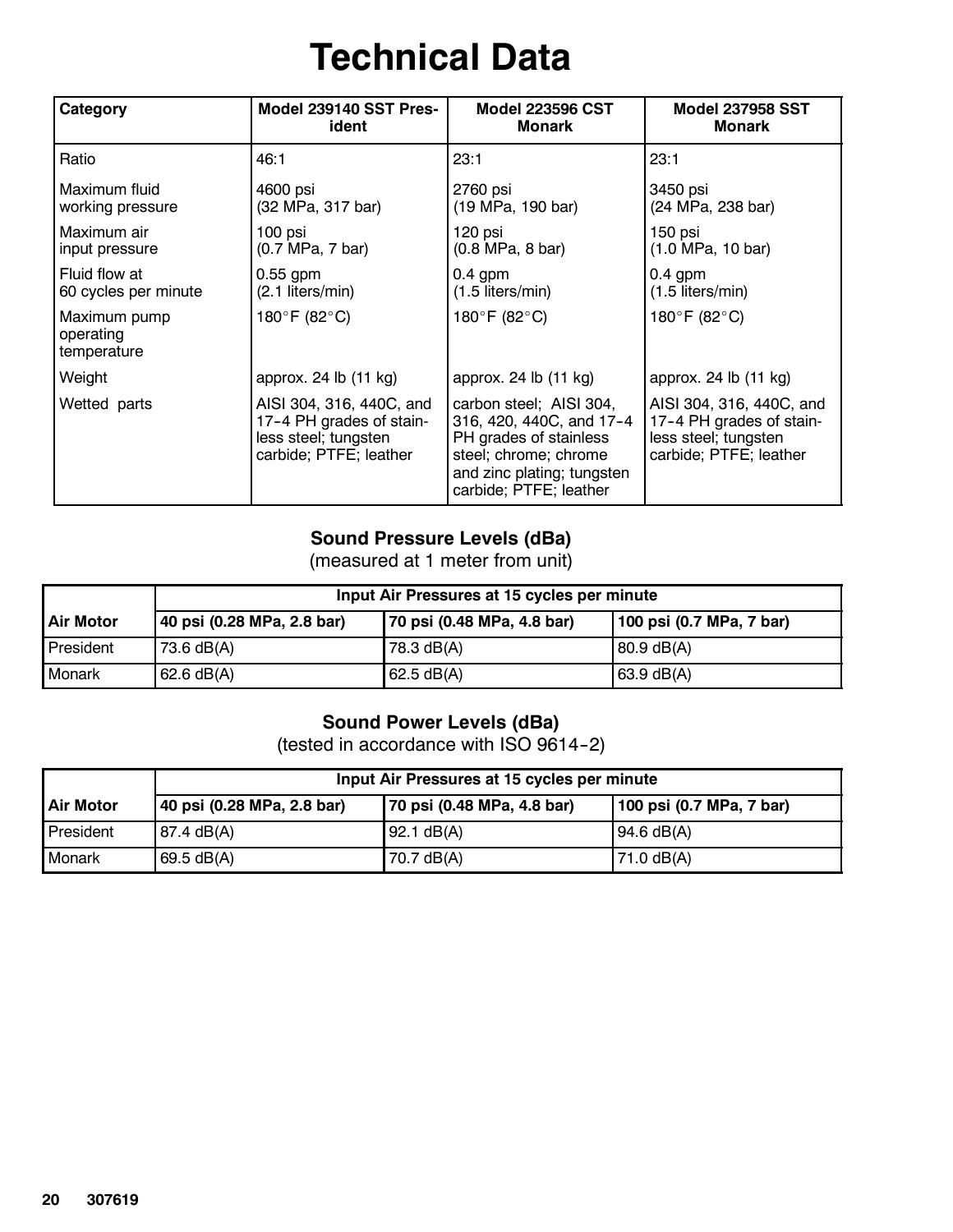## **Technical Data**

### **Model 223596 23:1 Ratio CST Monark Performance Chart**

**To find Fluid Outlet Pressure** (psi/MPa/bar) at a specific fluid flow (lpm/gpm) and operating air pressure (psi/MPa/bar):

- 1. Locate desired flow along bottom of chart.
- 2. Follow vertical line up to intersection with selected fluid outlet pressure curve (black). Follow left to scale to read fluid outlet pressure.
- **To find Pump Air Consumption** (m3/min or scfm) at a specific fluid flow (lpm/gpm) and air pressure (psi/MPa/bar):
- 1. Locate desired flow along bottom of chart.
- 2. Read vertical line up to intersection with selected air consumption curve (dashes). Follow left to scale to read air consumption.
- 
- **A** 120 psi (0.8 MPa, 8 bar) air pressure
- **B** 70 psi (0.49 MPa, 4.9 bar) air pressure<br>**C** 40 psi (0.28 MPa, 2.8 bar) air pressure **C** 40 psi (0.28 MPa, 2.8 bar) air pressure





### **Model 237958 23:1 Ratio SST Monark Performance Chart**

**To find Fluid Outlet Pressure** (psi/MPa/bar) at a specific fluid flow (lpm/gpm) and operating air pressure (psi/MPa/bar):

- 1. Locate desired flow along bottom of chart.
- 2. Follow vertical line up to intersection with selected fluid outlet pressure curve (black). Follow left to scale to read fluid outlet pressure.
- To find Pump Air Consumption (m3/min or scfm) at a specific fluid flow (lpm/gpm) and air pressure (psi/MPa/bar):
- 1. Locate desired flow along bottom of chart.
- 2. Read vertical line up to intersection with selected air consumption curve (dashes). Follow left to scale to read air consumption.
- **A** 150 psi (1.0 MPa, 10 bar) air pressure **B** 70 psi (0.49 MPa, 4.9 bar) air pressure<br>**C** 40 psi (0.28 MPa, 2.8 bar) air pressure **C** 40 psi (0.28 MPa, 2.8 bar) air pressure







**FLUID FLOW (TEST FLUID: NO. 10 WEIGHT OIL)**

#### **Monark 23:1 Air Consumption**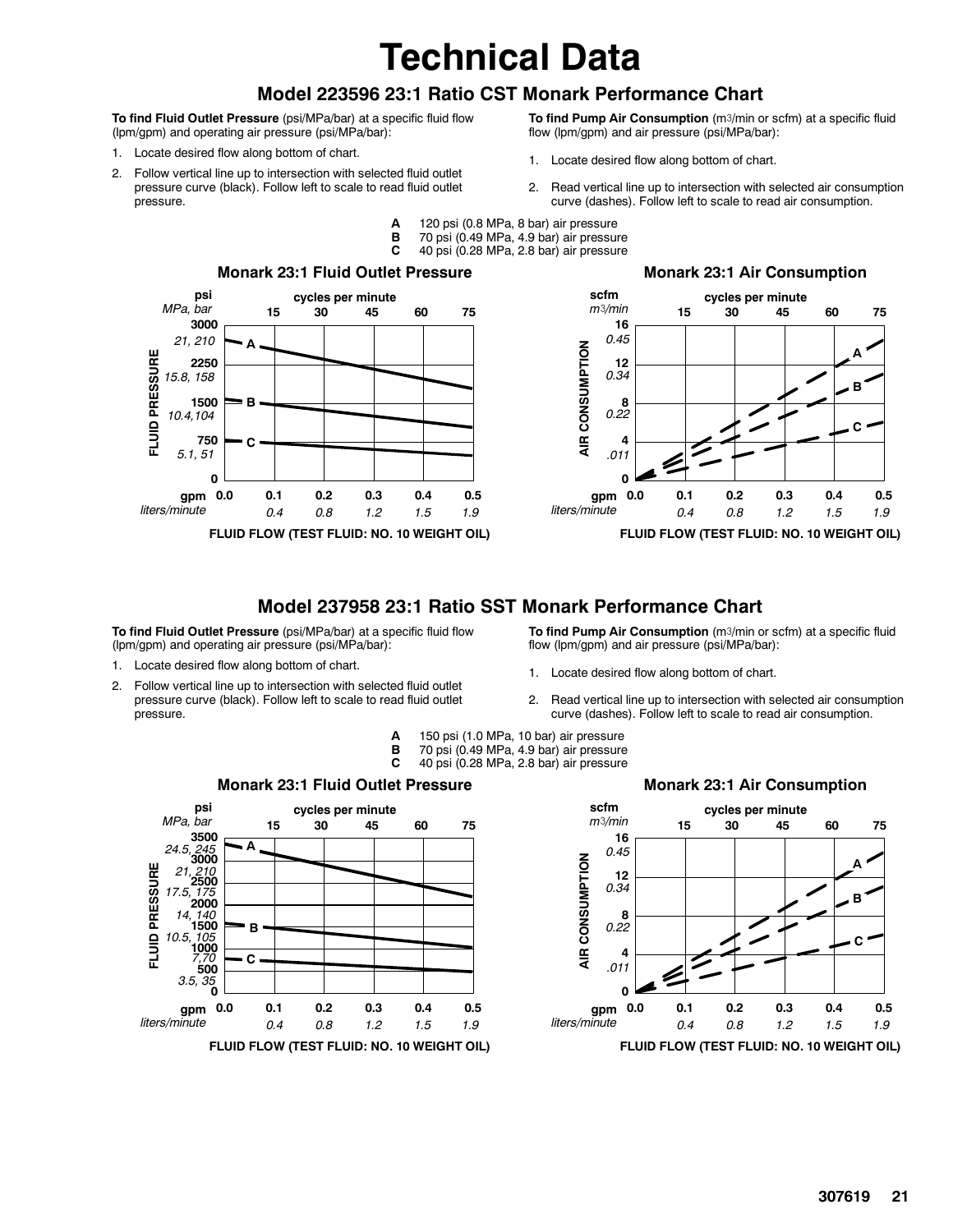| <b>Notes</b> |
|--------------|
|              |
|              |
|              |
|              |
|              |
|              |
|              |
|              |
|              |
|              |
|              |
|              |
|              |
| -            |
|              |
|              |
|              |
| -            |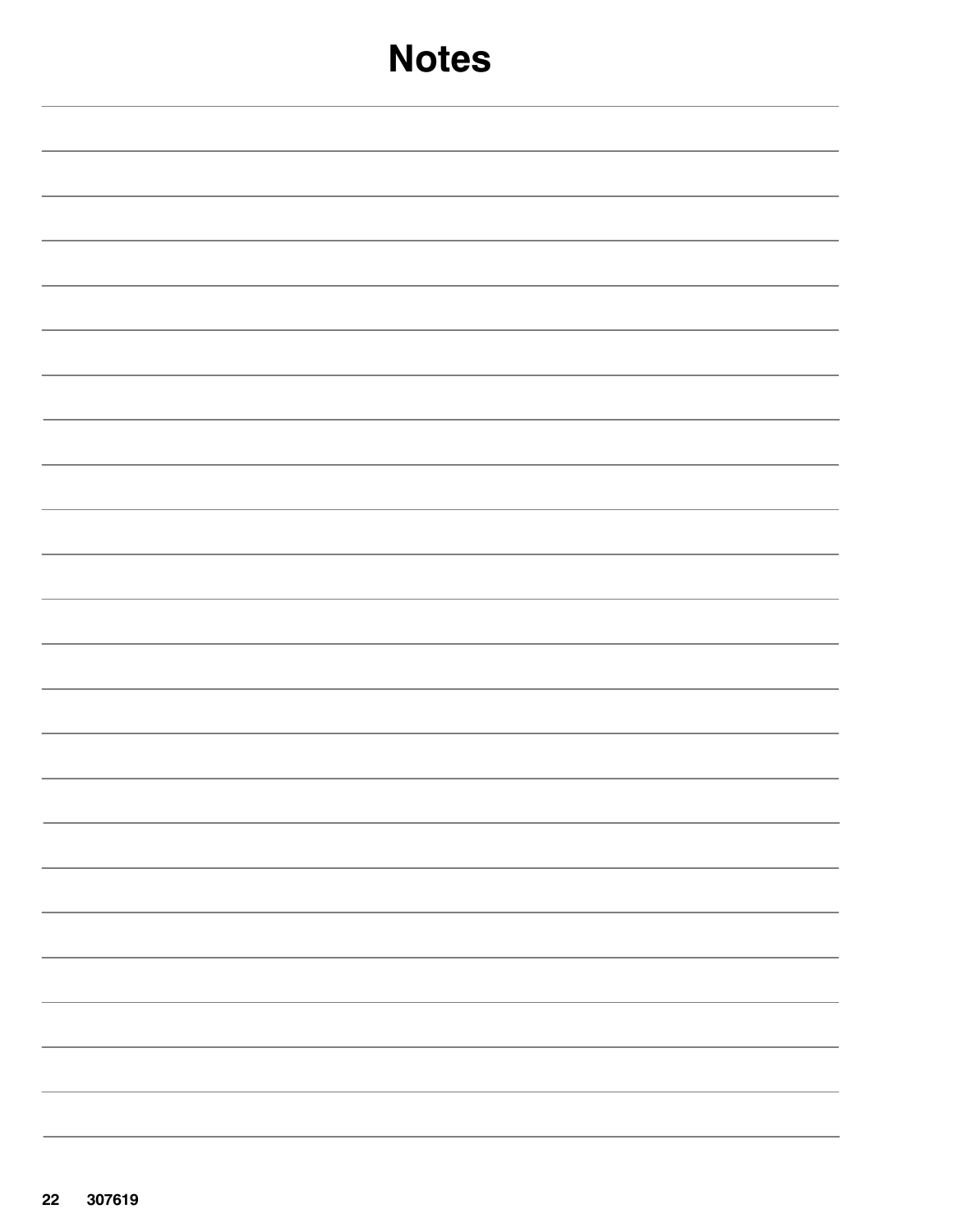# **Technical Data**

### **Models 239140 46:1 Ratio SST President Performance Chart**

**To find Fluid Outlet Pressure** (psi/MPa/bar) at a specific fluid flow (lpm/gpm) and operating air pressure (psi/MPa/bar):

- 1. Locate desired flow along bottom of chart.
- 2. Follow vertical line up to intersection with selected fluid outlet pressure curve (black). Follow left to scale to read fluid outlet pressure.
- **To find Pump Air Consumption** (m3/min or scfm) at a specific fluid flow (lpm/gpm) and air pressure (psi/MPa/bar):
- 1. Locate desired flow along bottom of chart.
- 2. Read vertical line up to intersection with selected air consumption curve (dashes). Follow left to scale to read air consumption.
- **A** 100 psi (0.7 MPa, 7 bar) air pressure
	- **B** 70 psi (0.49 MPa, 4.9 bar) air pressure
- **C** 40 psi (0.28 MPa, 2.8 bar) air pressure